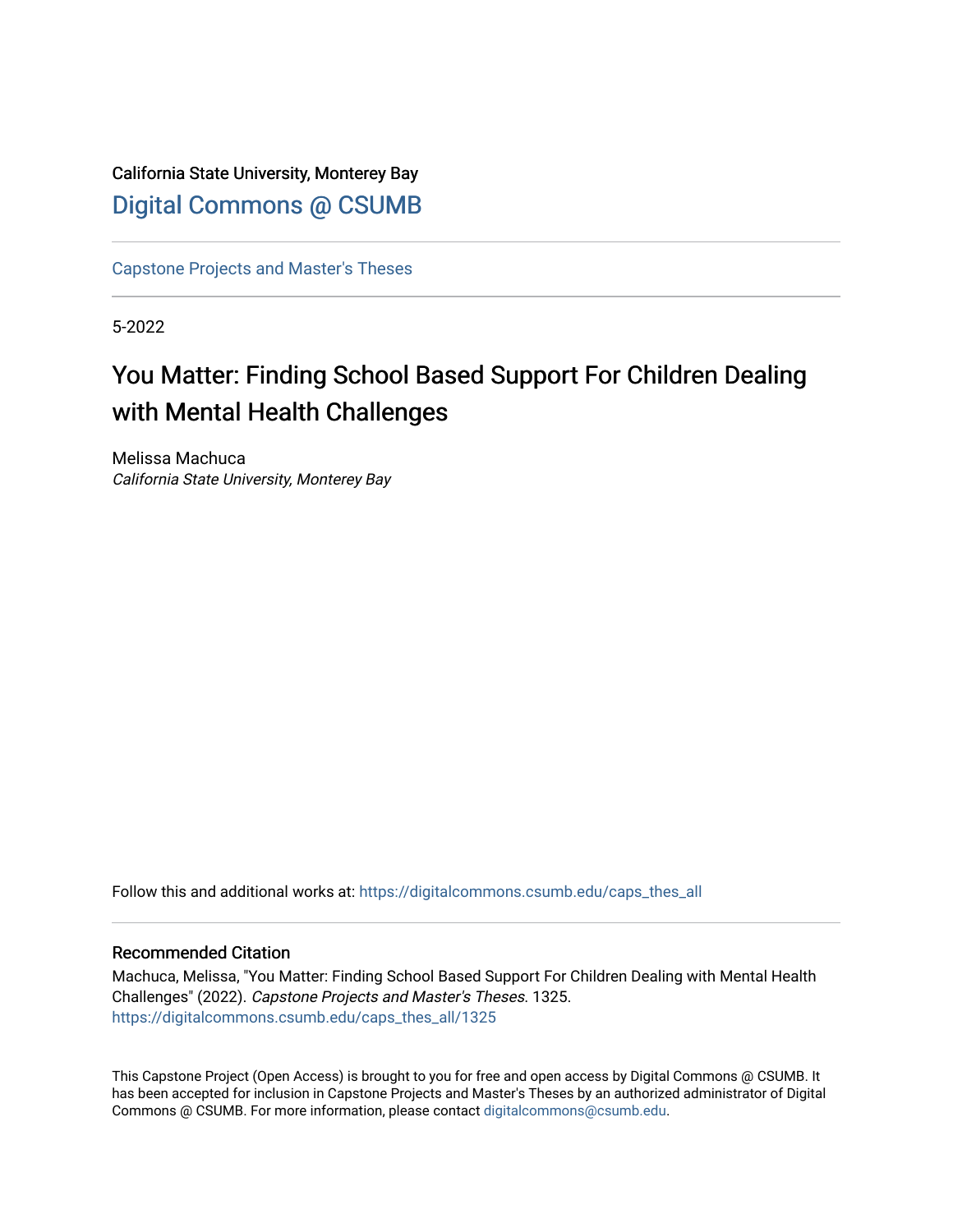# **You Matter: Finding School Based Support For Children Dealing With Mental Health**

**Challenges**

Melissa Machuca

California State University, Monterey Bay

LS 400: Senior Capstone

Dr. Patty Whang

May 20, 2022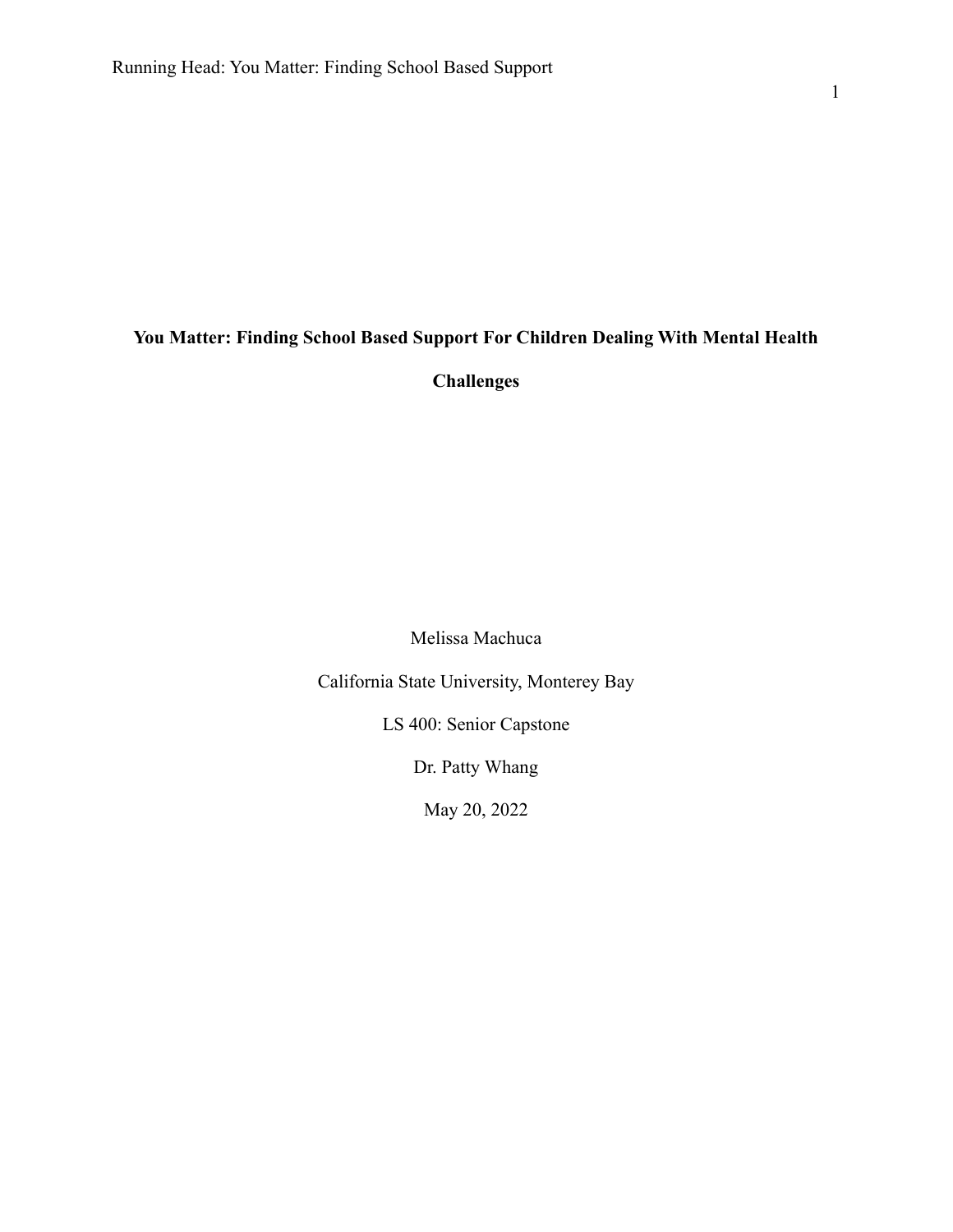#### **Abstract**

This study sheds light on the importance of providing easily accessible mental health support to all students. Advocating for mental health is important as the number of students who are suffering from mental health challenges increases. It is argued that many students are currently suffering from depression and anxiety and unfortunately schools are not doing a satisfactory job of providing support.After conducting research through the use of a survey and interviewing a school social worker three different action options were thoroughly discussed to find school based support for children dealing with mental health challenges. Providing a permanent specialist and implementing a wellness center within the school, it is argued to be the most effective way to achieve the goals of providing school support for children who are dealing with mental health issues.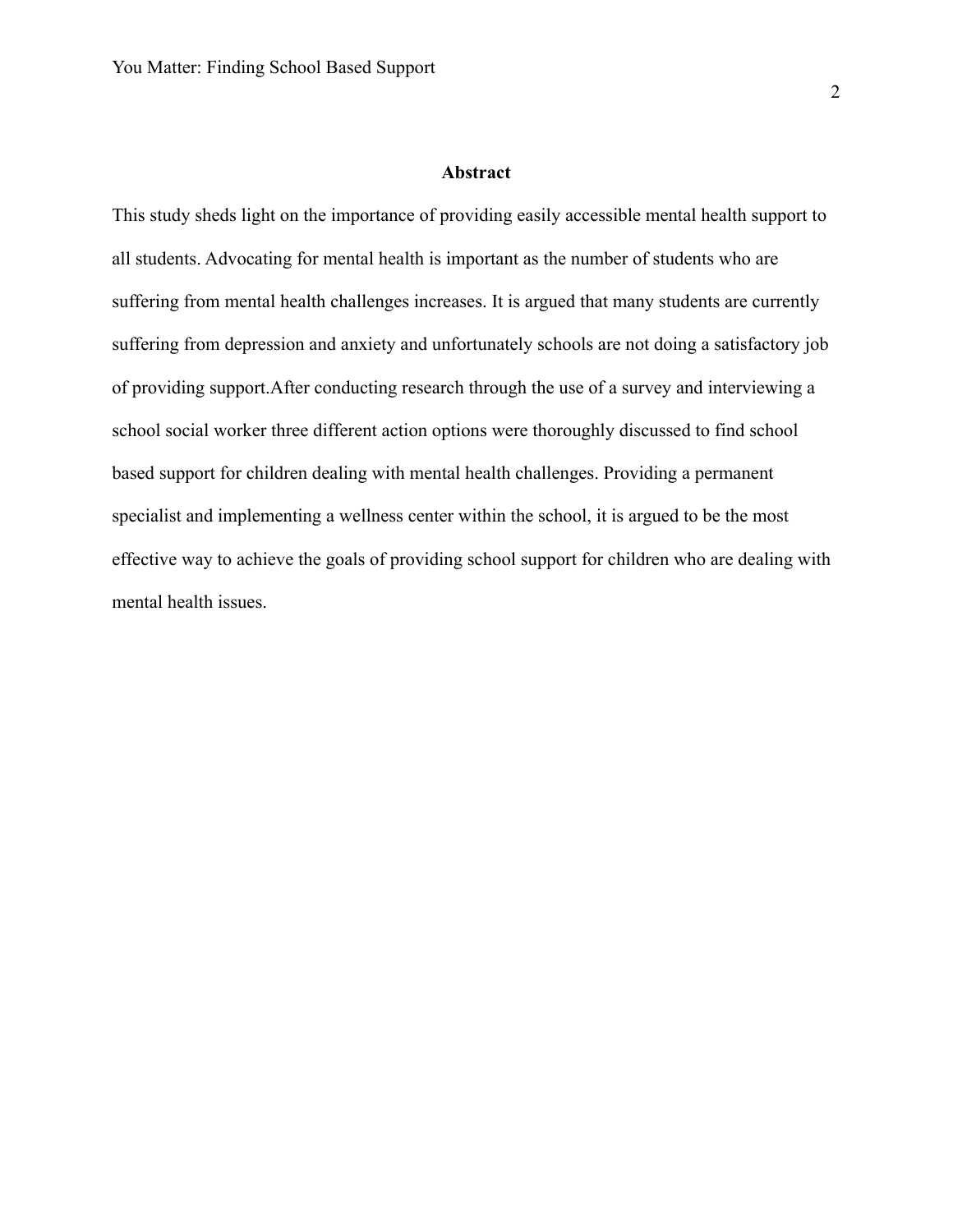# **Setting the Stage**

I was about eleven when I began noticing myself falling into a deep state of depression. The days were long, and I soon lost any desire to do what made me happy. Of course, I was not always like this, but it soon took over. There were days when I would dread the thought of getting out of bed because, at that moment, sleep was all that made me forget. Since a young age, I have seen and gone through things I would never wish on my enemy. Head filled with these negative thoughts that never seemed to disappear, I was lost and alone. How was I supposed to work through these issues that I barely grasped? I was so young and afraid of what my parents might say or what my teachers would think. I never felt like there was a space for me to articulate the pain that had filled my heart. As the years went by, I got better, so I thought.

My whole experience in high school was a blur. I was not in a good place mentally, afraid to speak up on how I was feeling, fearing that no one would care, let alone do anything to help. I was a good student. I did my work and got good grades, but I stopped caring. I was so lost, and I remember bits and pieces of me just crying myself to sleep praying things would get easier and that my thoughts would leave me be. I would hear a female voice yelling at me, reminding me of the failure I am, that I am not loved, but this entire time it was me. It was my voice filling my head with these thoughts. I was the one feeding into the hurt, ravenous for the mistreatment because I "deserved" it. I would sit there and have no hope for what was to come. It was already bad enough that I was always so anxious it just added to my stress.

I grew up in a Hispanic family who never took mental health seriously. So how could I open up when my parents would tell me I was too young to feel that way? I did not have an outlet, and I had no idea where or who to turn to. I never wanted to burden my friends, so I kept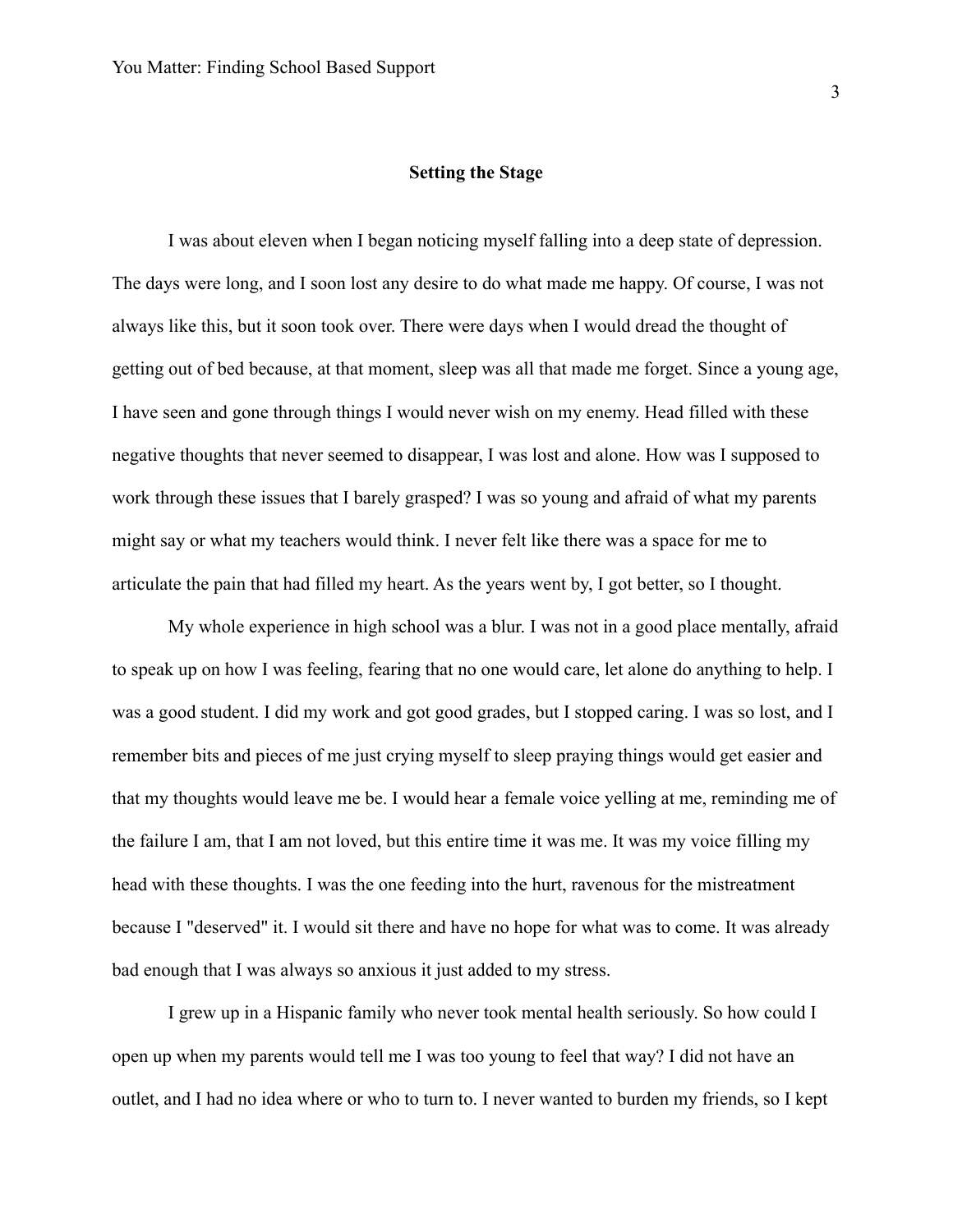everything inside. I had no choice but to bottle up my emotions. Though the bottle would soon turn into jugs and gallons as I kept everything to myself. Eventually, I would explode and lash out at the ones I loved.

I was not myself anymore; I barely recognized myself. I had no motivation, and the sparkle in my eyes disappeared. A walking corpse who seemed to go unnoticed by everyone in her life. Perhaps I just got good at pretending to be okay and putting on a smile. As much as I needed help, I preferred helping others over myself. I never got the help I needed in my K-12 education, but God knows I needed it. My school did not have any resources for us. When I briefly mentioned to my counselor what I was feeling, he completely ignored my cries for help. The one time I grew enough courage to speak up, I was ignored and treated as if my feelings were nothing.

My mental health was getting out of hand, and I felt like I had no control over my life. During this time around my junior year of high school, something had happened that I am not entirely comfortable saying. Still, it was terrible, and I felt incredibly disgusting. I never thought someone who claimed to love me would hurt me the way they did. The depression got worse after that night. I remember being home alone sobbing because, in some sick way, it was my fault that it had happened; if I just did not go out or if I had worn something else, maybe then I would have been okay. These thoughts consumed me, and they would not stop. Everything got worse, and these thoughts soon turned into me wishing that I would depart from the earth and maybe then I'd be at peace.

Eventually, those thoughts would manifest, and I soon found myself with a knife ready to commit the unforgivable. I remember writing the note and just wanting everything to be over in a split second, but something in me stopped me. The fear of ending my own life was a strong

4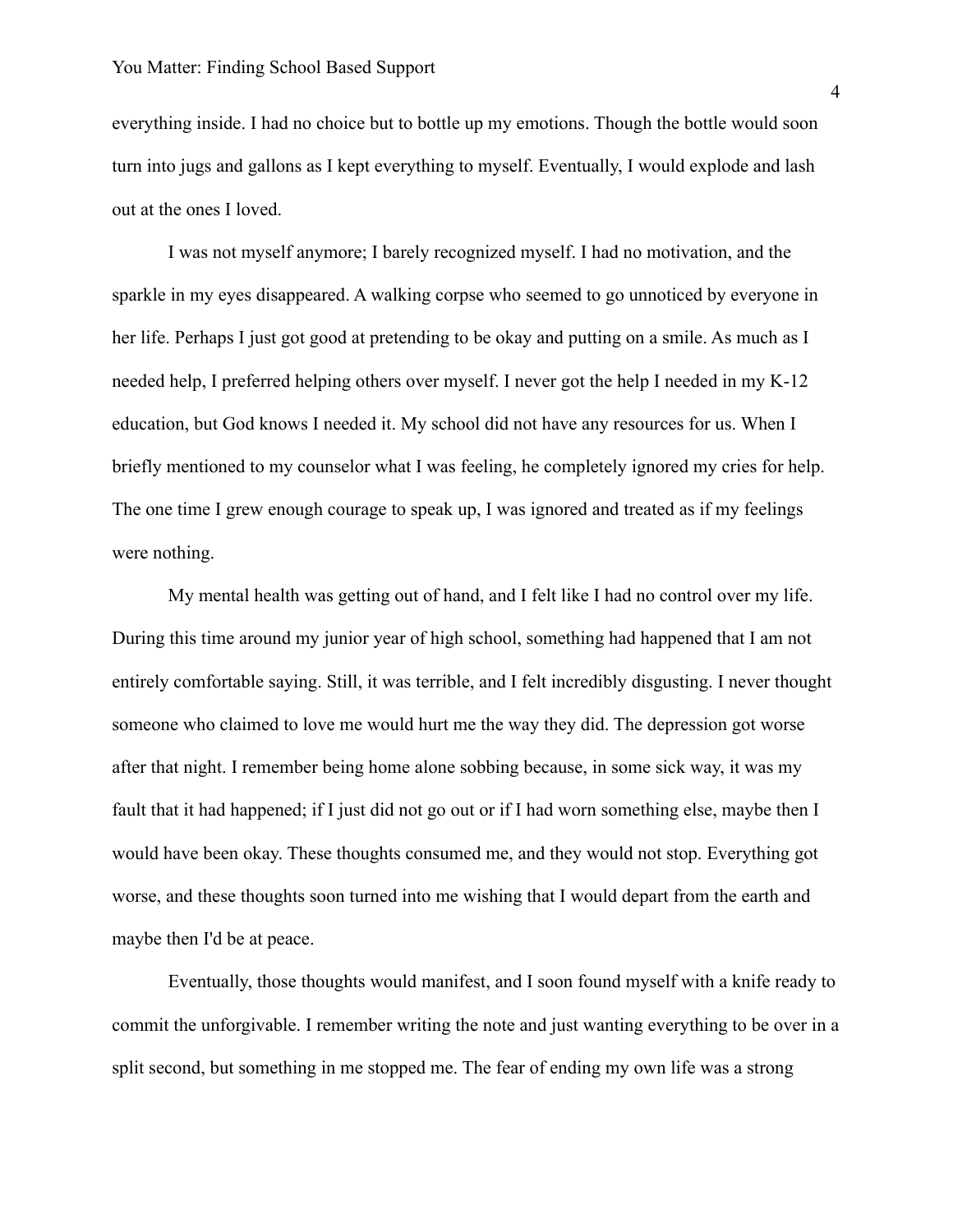enough willpower to put me at a halt. The year 2016 would have been my last. Now that I am in my final year of college, I finally got the help I needed and was adequately diagnosed with depression and anxiety.

As someone who has dealt with mental health issues, I understand how it feels to be alone and not have the resources set in place to help. To be surrounded by those you can not turn to. Schools are supposed to be a safe haven for children. They should be comfortable enough to speak their feelings. My experience is also why schools need to hire professionals who can talk and provide adequate help for students suffering from mental health issues. So I am advocating for schools to bring awareness of mental health in our youth. It will inform the students, but it is also a great way to stop them from falling into a darker place, eventually saving their life.

#### **Literature Synthesis & Integration**

Mental health illnesses in middle school students have increased at an alarming rate. There continues to be a stigma that surrounds mental health and students are not getting the proper support. Several teachers are not properly trained to assist students facing mental health issues. Therefore it is vital that the topic is addressed, in order to find school based support ultimately helping students manage their mental health before it is too late.

#### **What is the Problem?**

Approximately one in five children are diagnosed with mental health problems in the United States, and "over 60% of youth with major depression do not receive any mental health treatment" despite living in areas with greater access to resources (MHA, 2018). However, children living in low poverty areas are at a disadvantage due to limited resources and the lack of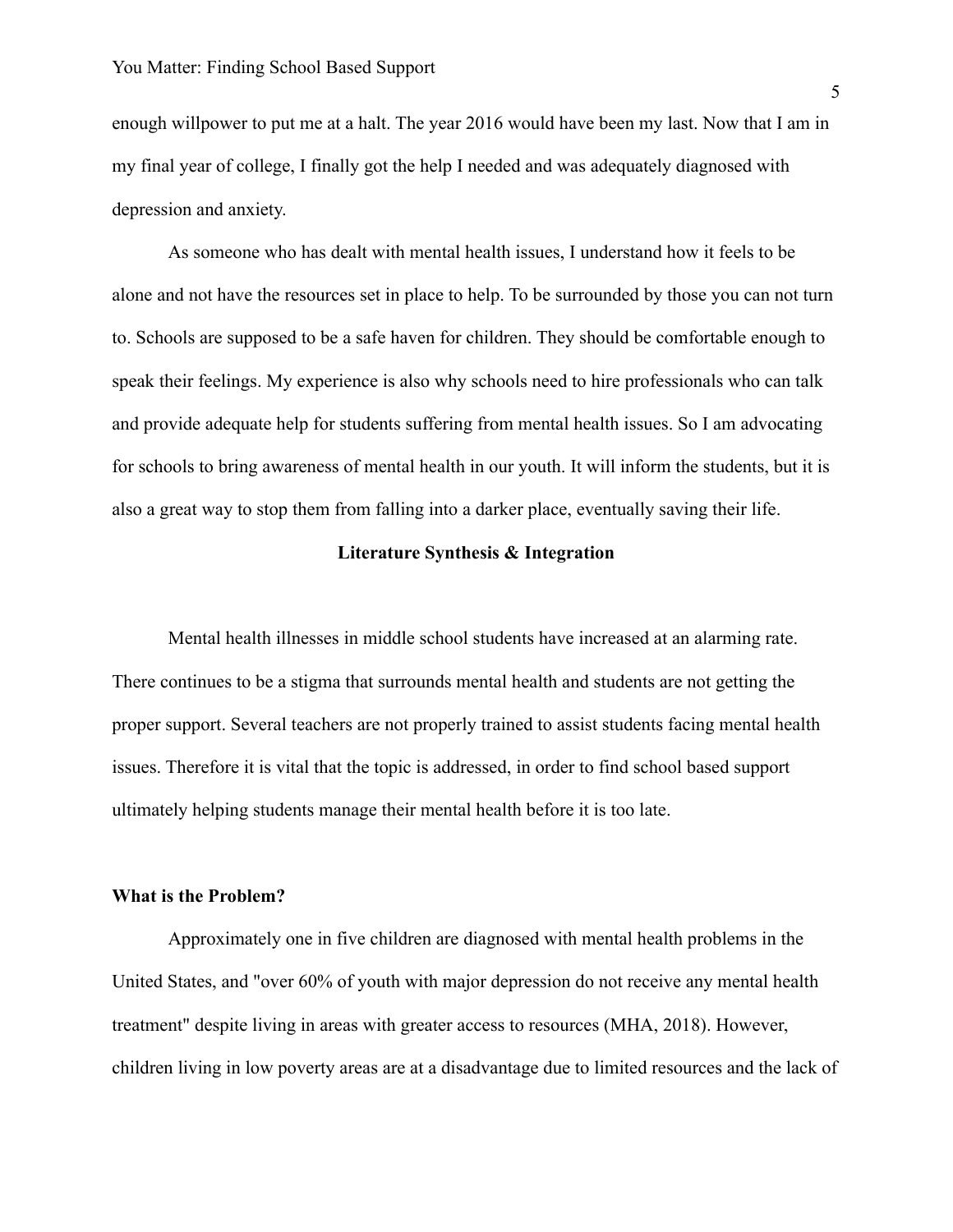availability of qualified mental health professionals. Often schools within rural areas do not have the funds to adequately support their students, leaving them to deal with things independently. According to Howell and Mcfetters (2008), "research has shown that poverty, particularly persistent poverty, is associated with poorer mental health status in children" (2008). Another researcher found that African American and Latino children were more likely to develop mental health issues due to their socioeconomic status and upbringing (Alicia , 2011). However, despite their race, gender, and age, anyone is susceptible to developing mental health issues. Children ranging from eleven to thirteen are at a greater risk of developing a form of mental health problems as they weave their way into school as schools heavily influence the way they feel, think and act (CDC, 2018). Middle school is a "crucial period for developing social and emotional habits important for mental well-being" (World Health, 2003). So it is essential to have a supportive school environment as well as have proper resources available (World Health, 2003).

According to research, mental health illnesses have risen at an alarming rate within the youth population, "Globally, one in seven 10-19-year olds experiences a mental disorder." (World Health, 2003). Moreover, multiple factors contribute to the recent rise in youth mental health challenges, such as exposure to stress, school or home-related, socioeconomic status, the need to fit in with others, and the exploration of one's identity. When the issue is ignored, and the students are not getting the proper support, their mental health declines, resulting in poor academic performance, impaired judgment, a constant feeling of hopelessness, irritability, fatigue, and even thoughts of suicide (NAMI, 2022). However, these are just a few of the multiple signs associated with mental health.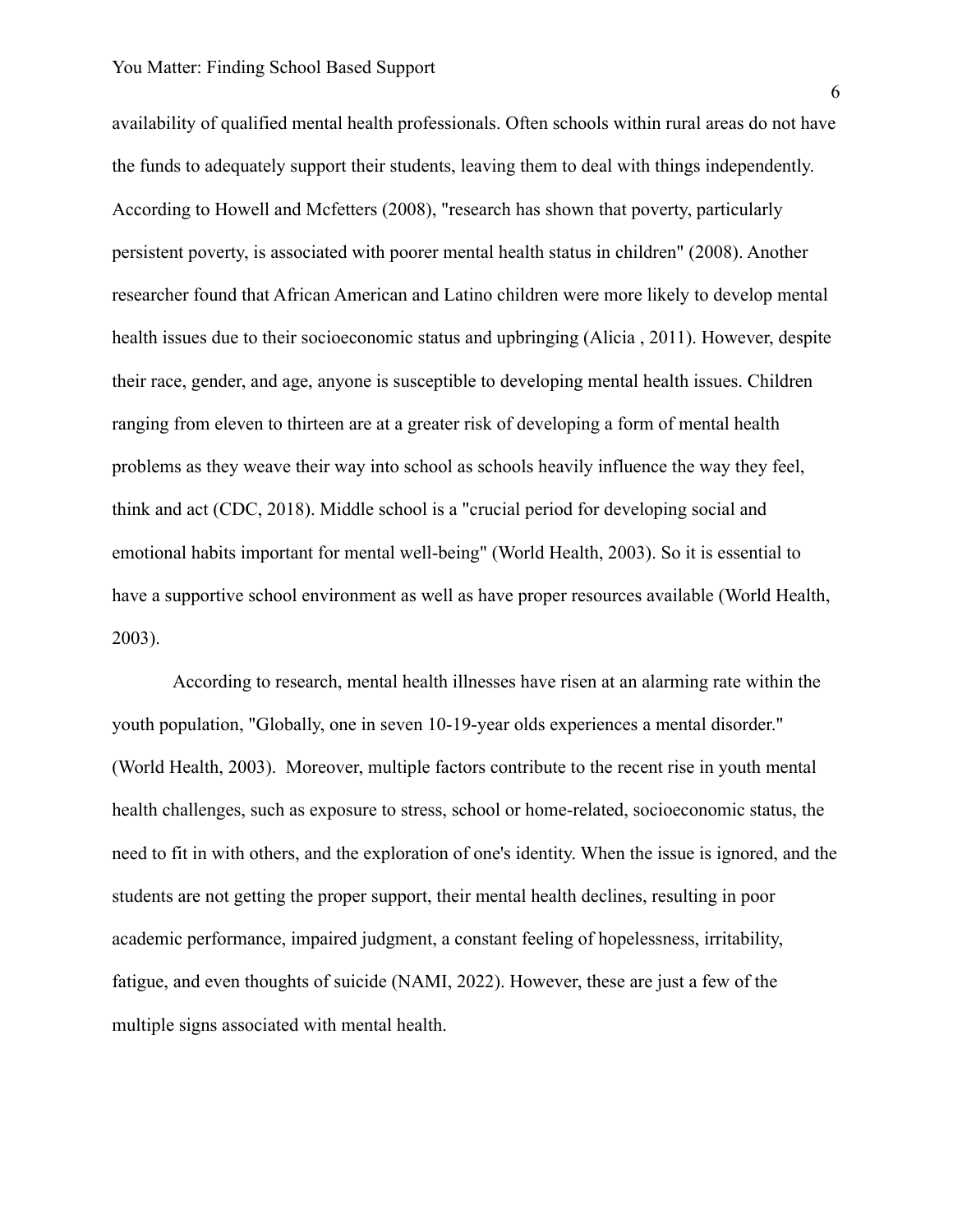Schools continue to sit back as these children suffer without getting the proper resources to help them fight the urges to end it all, to find that motivation that the school often confuses for laziness. The issue is that middle school students are developing mental health issues at a rapid rate but schools are not doing an adequate job of providing support and if there is no support their mental health will decline.

# **Why is it an Issue?**

Mental illnesses are severe conditions that can affect mood, behavior, and thinking. "1 in 10 young people have a mental health challenge," in most cases, these children experiencing some form of mental health disorder have it severe enough to affect how they perform in school and at home (Kessler, 2005). According to studies, only a tiny portion of students are likely to seek help; as many as 80% do not receive the mental health support they need (Kataoka, 2002). Studies suggest that students choose not to seek help because no available resources are implemented in their schools (citations needed for studies you are referring to). Moreover, the children also have difficulty seeking help because of the stigma that surrounds mental health (Navhope).

There is a negative image when talking about mental health, and often students facing these challenges do it alone because they fear that they may be seen as weak. According to the AIMS (2022) organization, over 17 million children have a mental disorder, and several students go years without help. Mental health issues, when left unattended, can result in truancy, lack of motivation, irritability, and much more. According to NAMI, "untreated or inadequately treated mental illness can lead to high rates of school dropout, substance use, and early death," the issue will continue if nothing is changed. Moreover, NAMI also states: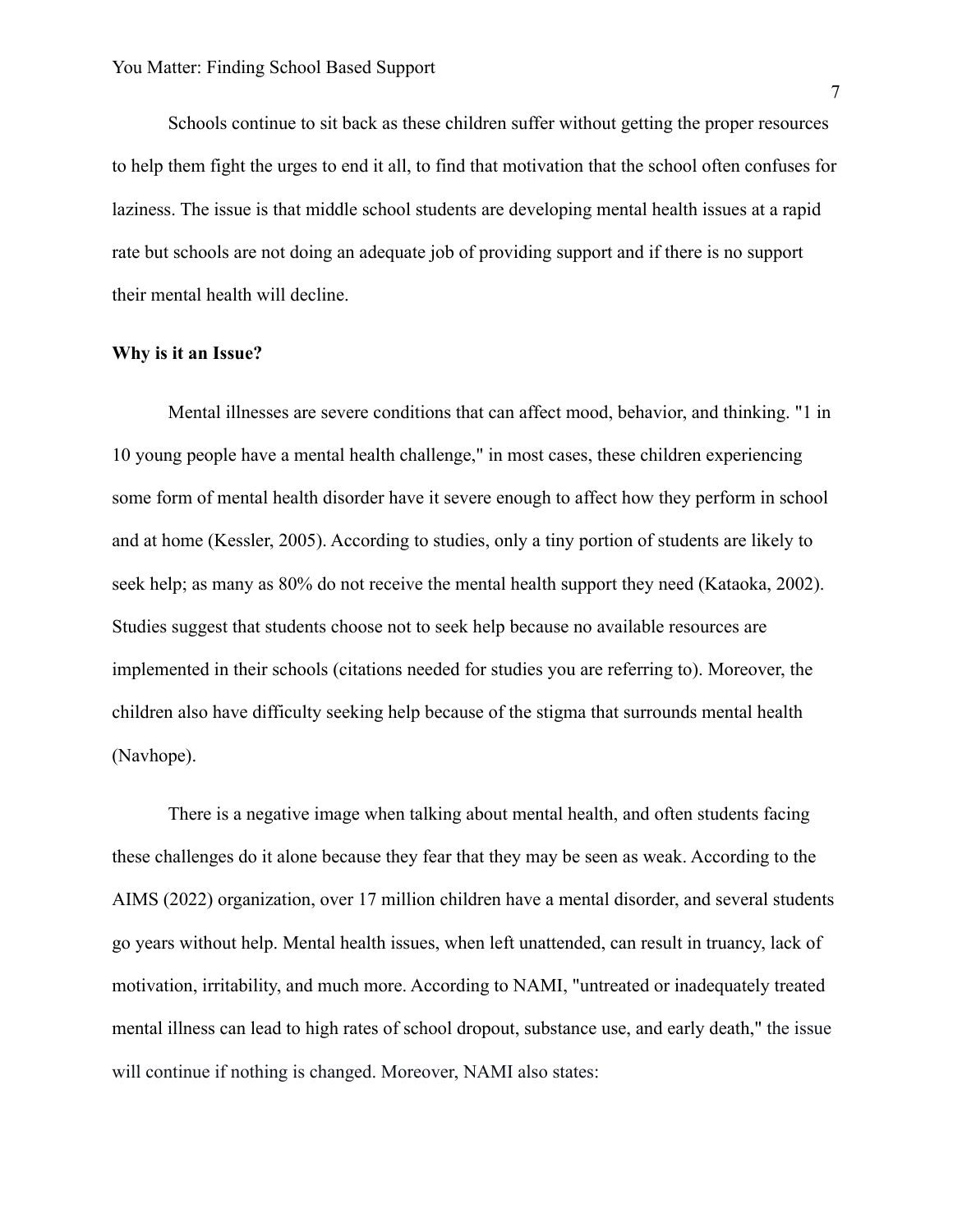Undiagnosed, untreated, or inadequately treated mental illnesses can significantly interfere with a student's ability to learn, grow and develop. Since children spend much of their productive time in educational settings, schools offer a unique opportunity for early

identification, prevention, and interventions that serve students where they already are. However, the youth are still not receiving adequate support as teachers are not trained to see the warning signs of mental health. Moreover, teachers are not given adequate training to help students or to make correlations between the students' lack of performance and their mental health. This can become a significant problem because students suffering are being punished instead of being directed toward a mental health professional who can help break down why the student's behavior has changed. Teachers often feel as if they are not qualified to be of assistance to students facing mental health challenges. According to the Mental Health Foundation, a survey discovered that teachers had made "no links between issues such as poor accommodations, isolation, and financial problems and students Mental Health and did not see it as their role to solve these problems" In addition, some teachers refused to believe that it was anything more than a child being "lazy" or stressed (MHA, 2018). Not to mention how schools do not require that their teachers attend training that will help them understand the challenges and correlations to mental health. Teachers spend a majority of their day with their students so it would make sense that they are better equipped to help support their students.

#### **What Should Be Done?**

There are several approaches that can be taken, in order to support middle school students facing mental health challenges. Teachers, principals, as well as other staff may be the first to witness if a child is going through something. So it is important that they are given proper training to help them recognize the early warning signs. Early prevention is crucial as it will help

8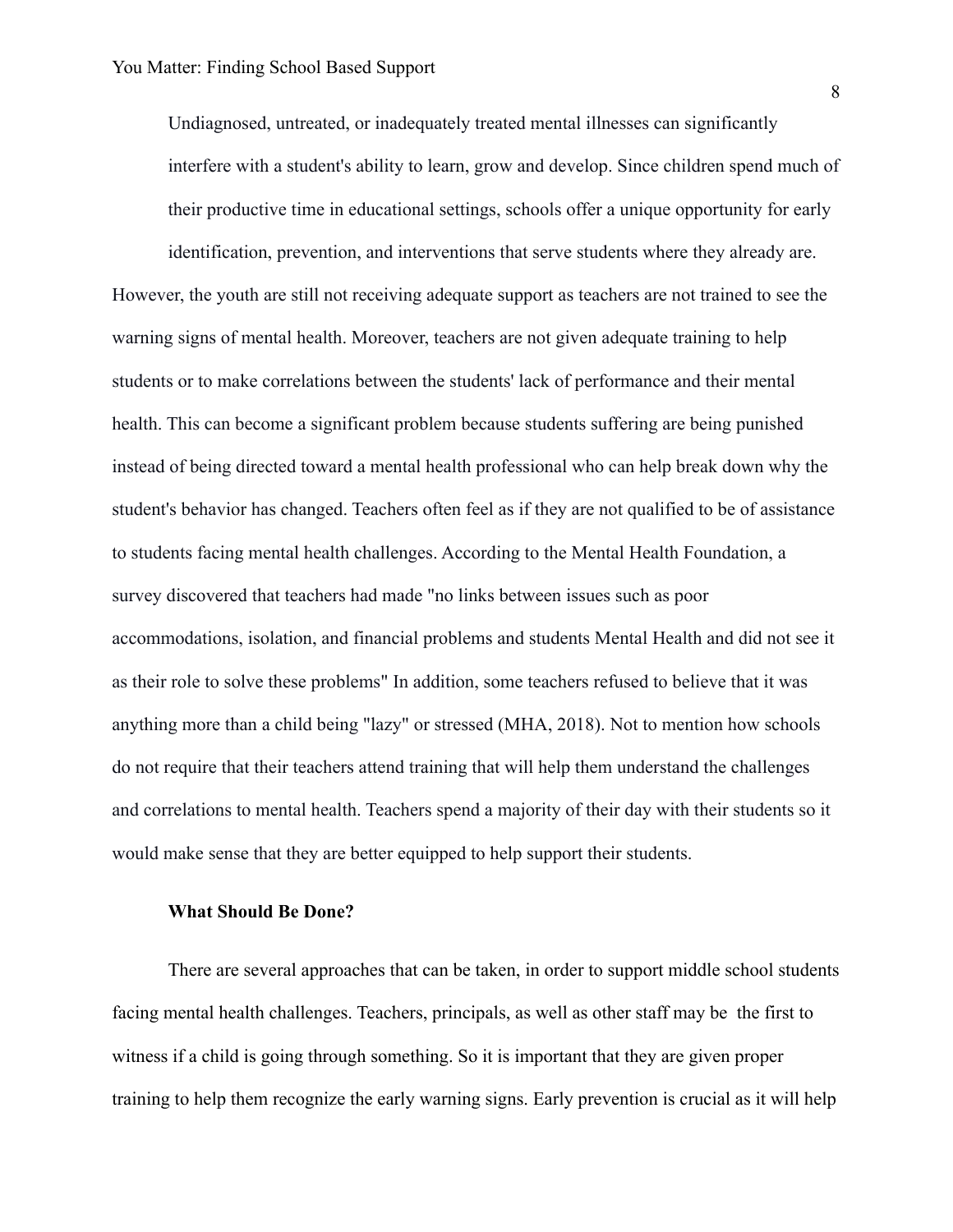to avoid a worsen mental state. The more awareness that is brought to mental health will help to destigmatize the negative connotations that come with speaking up about facing mental health challenges. According to ACMH (2003) the type of interventions that " are chosen need to be based on the individual needs of each child and be able to flex in order to provide more or less support as needed" but meeting mental health needs require better resources and training for educators.

Since middle school students are at that age where they are beginning to understand and figure out what they like and do not, it can be pretty challenging and stressful as they may outgrow friends. Other factors such as school work and peer pressure may be reasons as to why children are developing mental health challenges. Therefore, schools must advocate for support from the community to help assist the students and get better training to prepare educators and other staff members. In doing so will help students with mental health challenges and prevent them from further walking down a path of pain.

# **Conclusion**

Overall, mental health is a major topic of concern in the youth community. Advocating for mental health is essential in helping support the students facing mental health challenges. Not only does it affect their psychological well-being but it also affects their performance in school resulting in a drop in attendance and bad grades.In order to help the students, mental health needs to be openly talked about, and resources need to be implemented in schools.

# **Method**

For this Capstone Project, researchers investigated how mental health challenges in youth have risen at an alarming rate and what to do about this trend. Based on an analysis of data and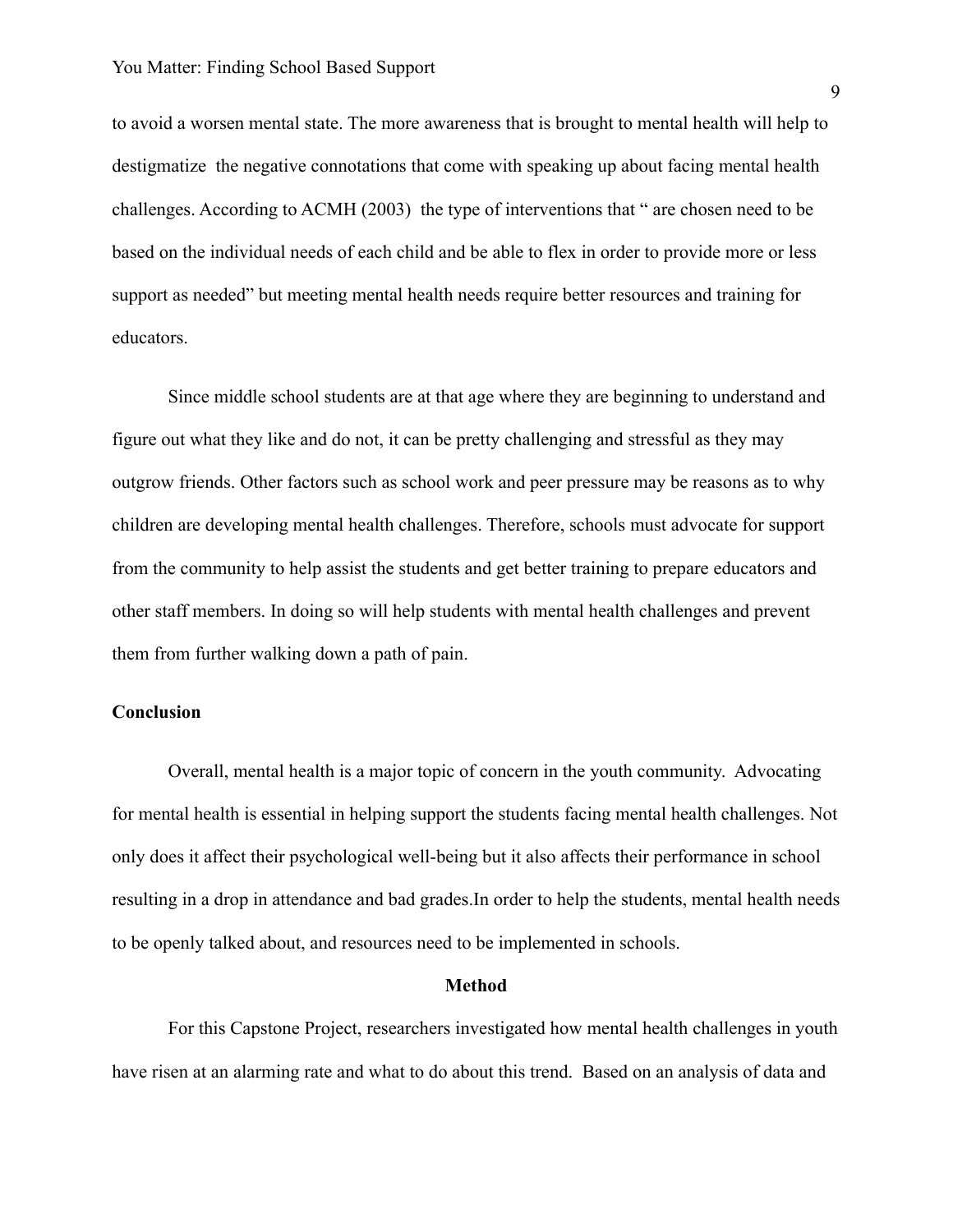literature reviews, the researchers used their knowledge to prepare an action plan to inform parents, students, community partners, and staff about the types of resources, if any, that are being provided for their students. Ultimately, this is important because mental health plays a more significant role in today's society, and it is often a struggle for most students to seek support.

#### **Context**

The Monterey Peninsula Unified School District is located on the Central Coast of California in Monterey. The district was established in 1961 in Monterey Bay. This district stretches along many cities that lie within Monterey county such as Marina, Del Rey Oaks, Monterey, Sand City, and even Seaside. This district consists of many schools that lie within these cities along with implementing the teaching method of being a Traditional School which also means this is why they are considered as Public Schools. This district is considered community-oriented because of how well known this district is. The district's ultimate vision is to "envision a school system that serves all students well, and engages each student in deep learning that prepares them to solve the challenges of the 21st century."

#### **Participants and Participant Selection**

Based on our research, we chose this district due to the location and ability of communication. This seemed most convenient to us because of the fact that this district was easily accessible to us as well as being easily reachable. Unfortunately, we reached a time in our project where the interview process had gone wrong so we took matters into our own hands and still strived to hear the many voices that we were eager to hear from. This stemmed from attending a meeting that taught us more about AIMS as well as going through the length of speaking to a school social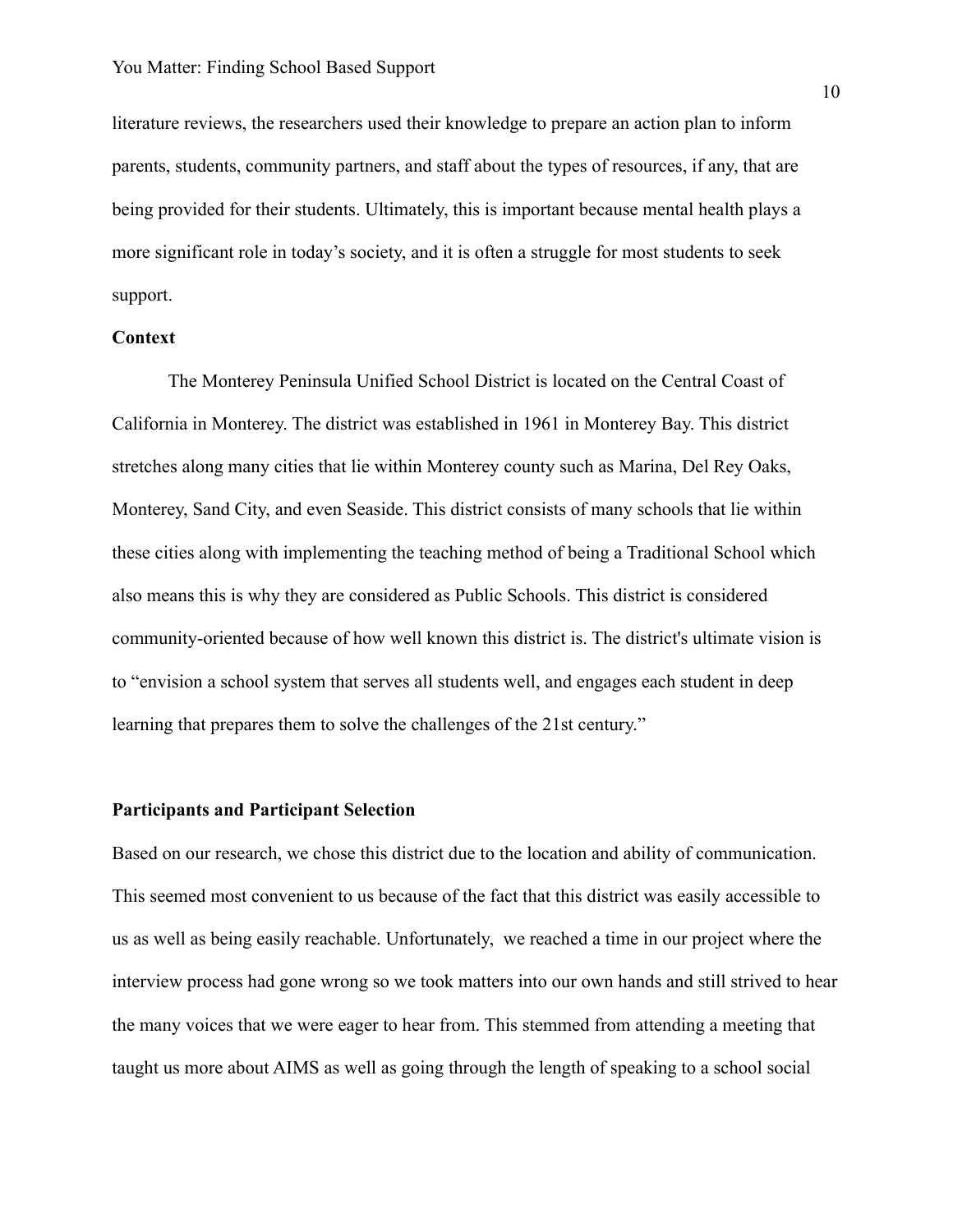worker. After conducting those steps of research, we then sent out a survey to 18 students which then was completed over zoom. After conducting the interview process, we then gathered all the data and concluded our research.

#### **Researcher**

This topic is meaningful to us because we know from personal experience how difficult it is to deal with mental health problems and not have a safe place to share your discomforts. We know all the hardships that come along with mental health challenges and how it may be hard to go through the day when a voice whispers in your ear that you are not good enough. We believe that we are qualified to carry out this project because we know what is to come when there is no support. Therefore, finding school-based support for children dealing with mental health challenges is vital for students to thrive in school. We remembered to stay mindful of what we were asking to not accidentally trigger the interviewee. We also made sure to be conscious of any biases.

#### **Semi-Structured Interview and Survey Questions**

- 1. What is your gender identity?
- 2. What racial/ethnic group do you belong to?
- 3. From a scale from one to five how would you rate your awareness of mental health? One being not aware and five being aware.
- 4. What does mental health mean to you?
- 5. Is there an increased need for mental health services within the youth community?
- 6. Do you think you are being supported by your school when it comes to mental health?
- 7. How comfortable are you with having conversations about mental health?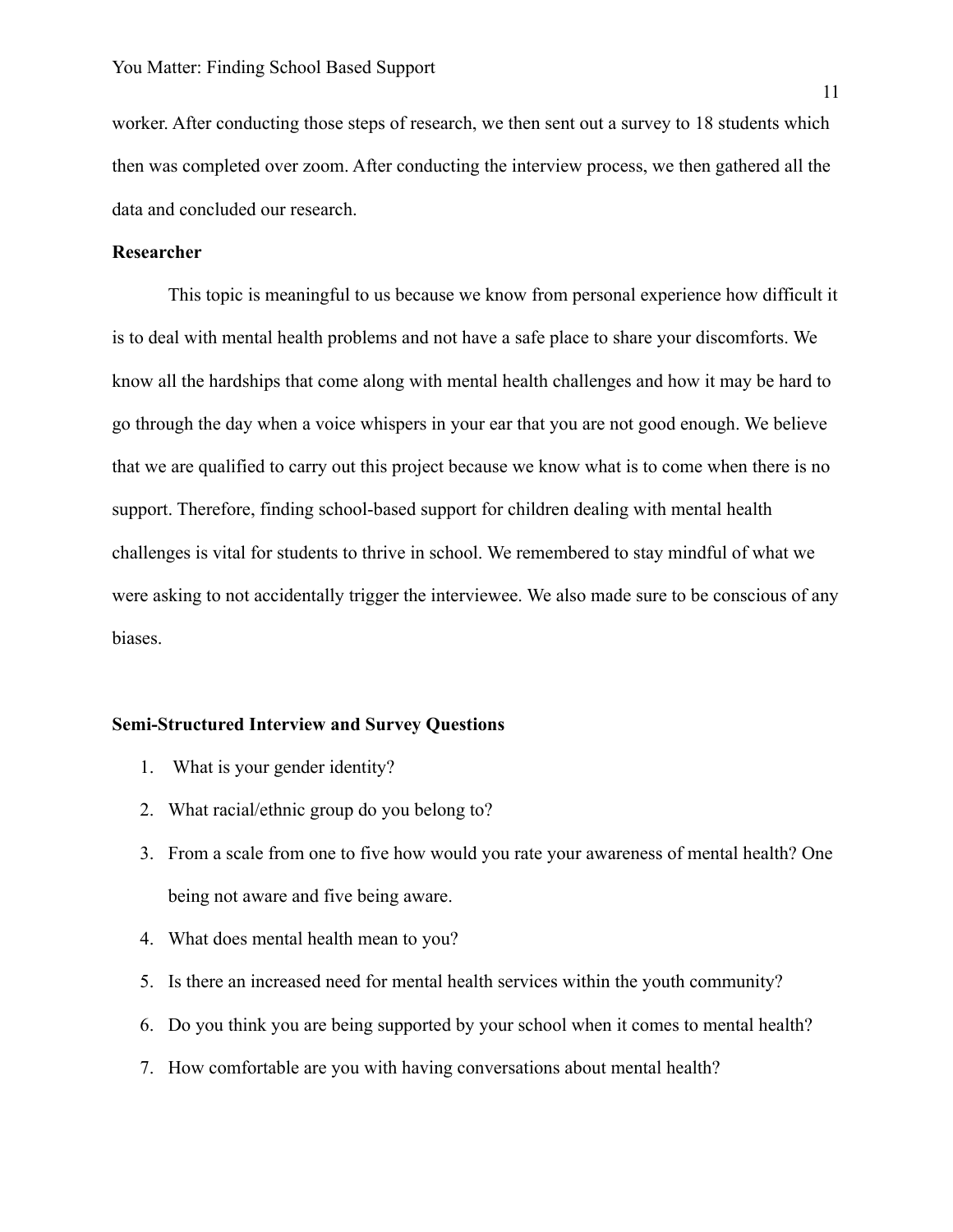- 8. If you were going through a challenging time, where would you go for support?
- 9. Do you think your school would benefit from an on campus wellness center ( that supports mental health, education/career and offers family support services)?
- 10. If a wellness center is implemented, how likely are youth to utilize the space and services?
- 11. What benefits come from wellness centers ?
- 12. Since opening your doors in 2019 has there been an increase in students coming forth who need support?
- 13. What services are offered at the wellness center?

# **Procedure**

Participants were given a survey that consisted of 9 questions regarding mental health. The surveys were sent out April 27, 2022 and were taken by 18 students. Participants were also interviewed. All interviews were done individually. When it was not possible to interview the two participants in person, they were invited to complete a zoom interview. A semi- structured interview was used for the zoom interviews, to allow for follow-up questions to unclear, interesting or unexpected responses. All interviews were scheduled at the convenience of the interviewee and took approximately 15 minutes to complete. The survey was closed May 1st, 2022 and the data was gathered.

#### **Data Analysis**

Transcribed interviews were coded and analyzed for emergent themes.

#### **Results**

For this Capstone Project, middle school students were given a survey to see what they think could be done to improve the resources that are provided to them regarding their mental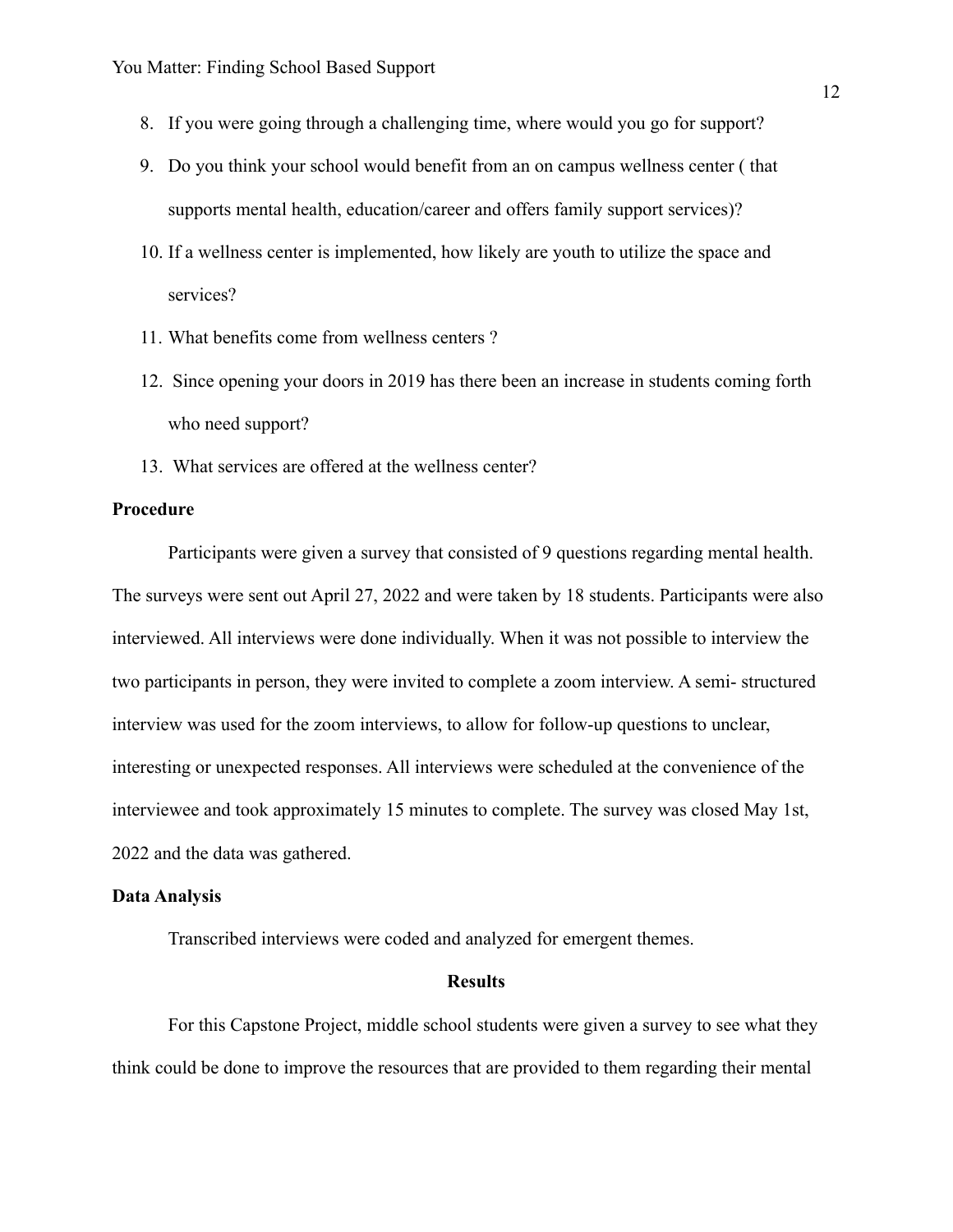health.We also interviewed a school social worker, Intervention Specialist, and a counselor to help find school-based support. This is important because many students are faced with mental health challenges and are not supported by their schools. Based on an analysis of the data and the relevant research literature three themes emerged (see Table 1). Evidence-based decision-making required evaluating each potential Action Option by the following criteria: Effectiveness; Accessibility; and Cost. By implementing all three evaluation items, schools would get a better understanding of what types of resources they could potentially offer to their students based on their mental health needs. Based on the evaluation of each Action Option an action will be recommended and justified.

Table 1

| <b>Evaluation of Action Options</b> |  |  |
|-------------------------------------|--|--|
|-------------------------------------|--|--|

|                                      | Effectiveness | Accessibility | Cost |
|--------------------------------------|---------------|---------------|------|
| Wellness center                      | High          | High          | High |
| Train staff members                  | Moderate      | High          | Low  |
| Hire a mental health<br>professional | High          | Moderate      | High |

# **Wellness Center/Action Option 1**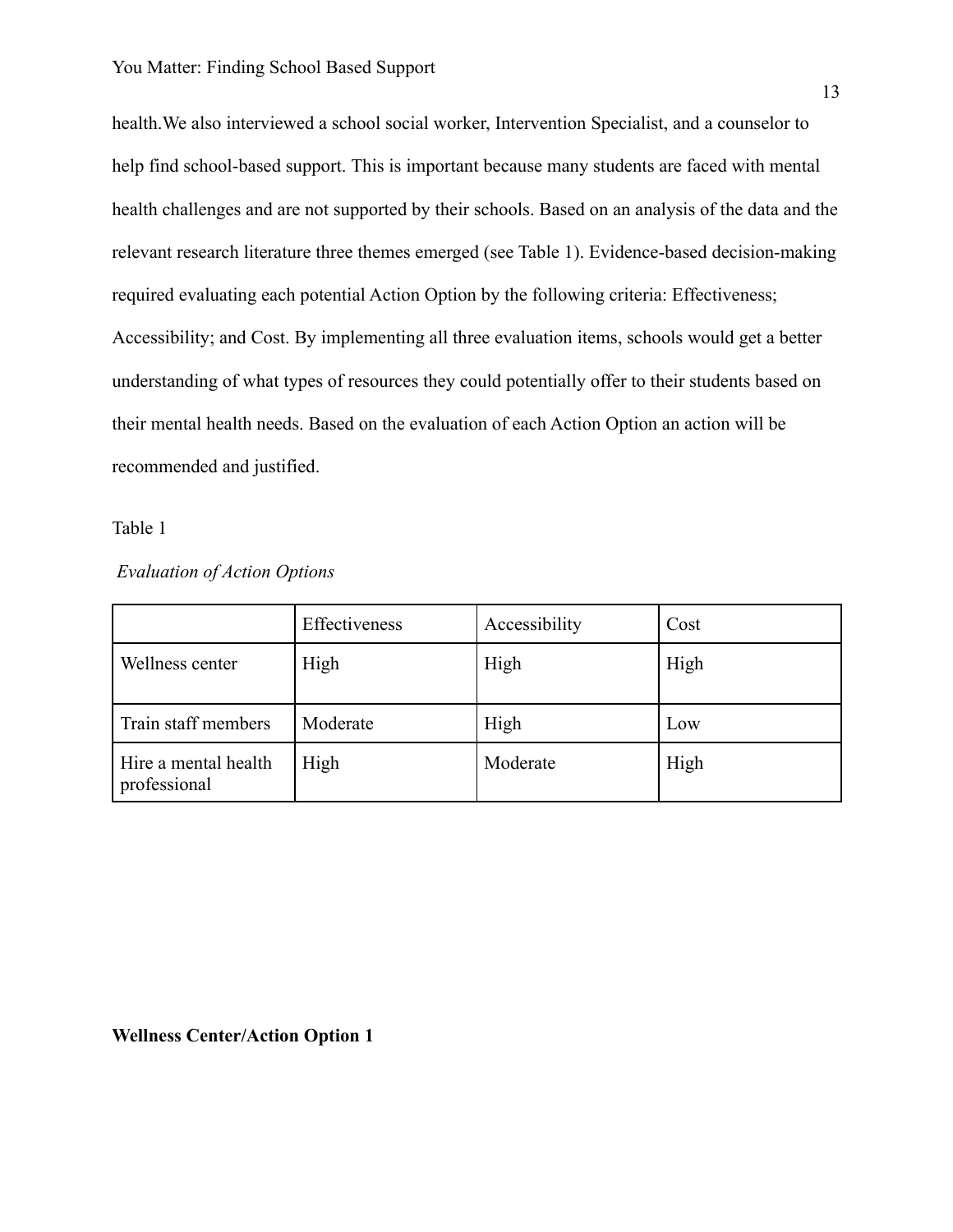The Salinas unified school district will be the pioneers of implementing Wellness Centers within the school setting in the Monterey peninsula school district. Wellness centers are fairly new and Harden middle school is in its third year. The Harden middle school has a wellness team that consists of thirteen professionals, including two community health and human services interns, four counselors, an intervention specialist, one social worker, a school psychologist, a behavioral health therapist, and other working members to help support students from various issues that may be harming their mental health.

According to Caroyln Jones schools in Sacramento county and Fresno county have implemented school based wellness centers and now the Fresno county's Office of Education has clinicians in 107 schools and eventually plan to have clinicians in all 300 of their schools. San Francisco Unified is another district that has opened wellness centers and currently operates at 19 different schools helping over 16,000 students (sf wellness). According to the San Francisco Wellness Center the center's goal is to "assist with connecting with all students, with focus on the most vulnerable students and families to assess basic needs," as well as " connecting with existing Wellness clients, especially students who were in crisis to help them manage their stress, depression, family, chronic health issues, etc."( SF wellness).The wellness centers are there to increase the overall well-being of their students.

Another school that is doing an effective job of supporting their students is a high school in Palo Alto, California. In 2016 the wellness center located at the Palo Alto school had been visited about 2,500 times less than three months into the school year (Kadvany). Wellness centers were developed to meet the needs of the students and are meant to be a safe space for all students to come to whenever they need help;ranging from a variety of things such as taking a break, needing guidance or simply to eat a snack. According to Kadvany (2016) , 29% of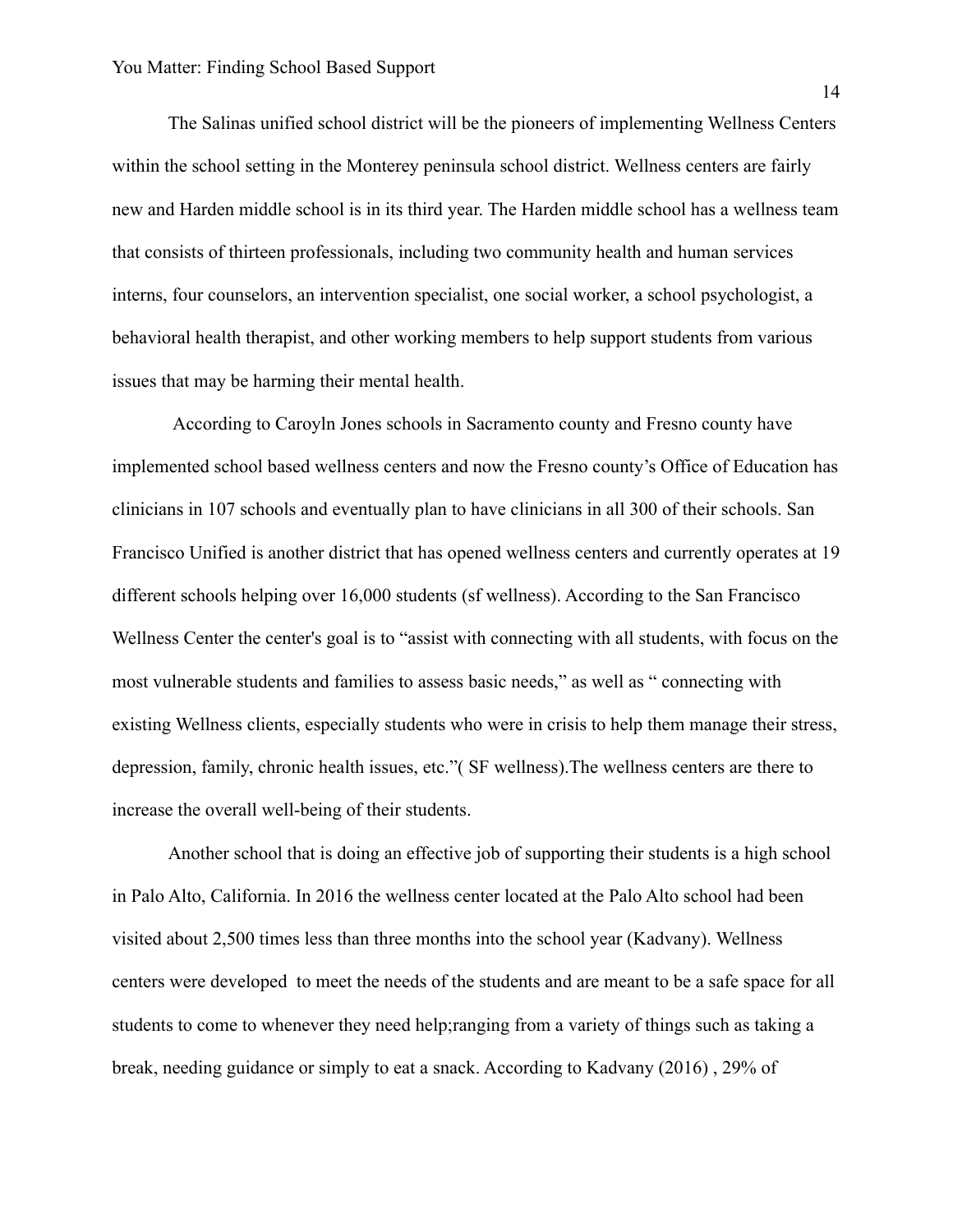students came in for social or emotional issues regarding home and social life and 62% of students seeked help due to mental disorders such as depression, anxiety, and other disorders causing a strain on their mental well being (Kadvany 2016). The wellness center located at Harden Middle School in Salinas, California also shares its successes, as it is improving the attendance rate and behavioral issues. The Wellness Center not only is accessible to students in person but can also be accessed through virtual means of communication. Virtual calming rooms are offered and students have access to twelve different rooms that they can access at any time (HMS). Wellness Centers are a perfect way for students to reach out and connect with specialists who are focused on giving school-based support.

This action option is highly effective, as it will allow students to go to a space that fully supports their needs and mental well-being. The accessibility will also be high since the Wellness Center will be on-site and students would be able to easily walk over. School districts would hire more counselors, social workers, and psychologists to support their student needs, but cost can be of concern because of funding. However, the cost would be low as nonprofits and other agencies would pay for a majority of the services. A con of this action option is that parents may be against their students going to get help due to the stigma that surrounds mental health.

#### **Trained Staff Members /Action Option 2**

Oftentimes it is commonly questioned on why students do not speak up about their mental health or why they seem to shut down when the topic is brought up. The second action option is that staff members should receive Mental Health Awareness training. They can attend workshops hosted by the school district that teaches staff the basic understanding of what mental health challenges are, how to understand the signs, and how to help resolve or attempt to resolve the signs. They could potentially host this training weeks prior to when school starts, so that way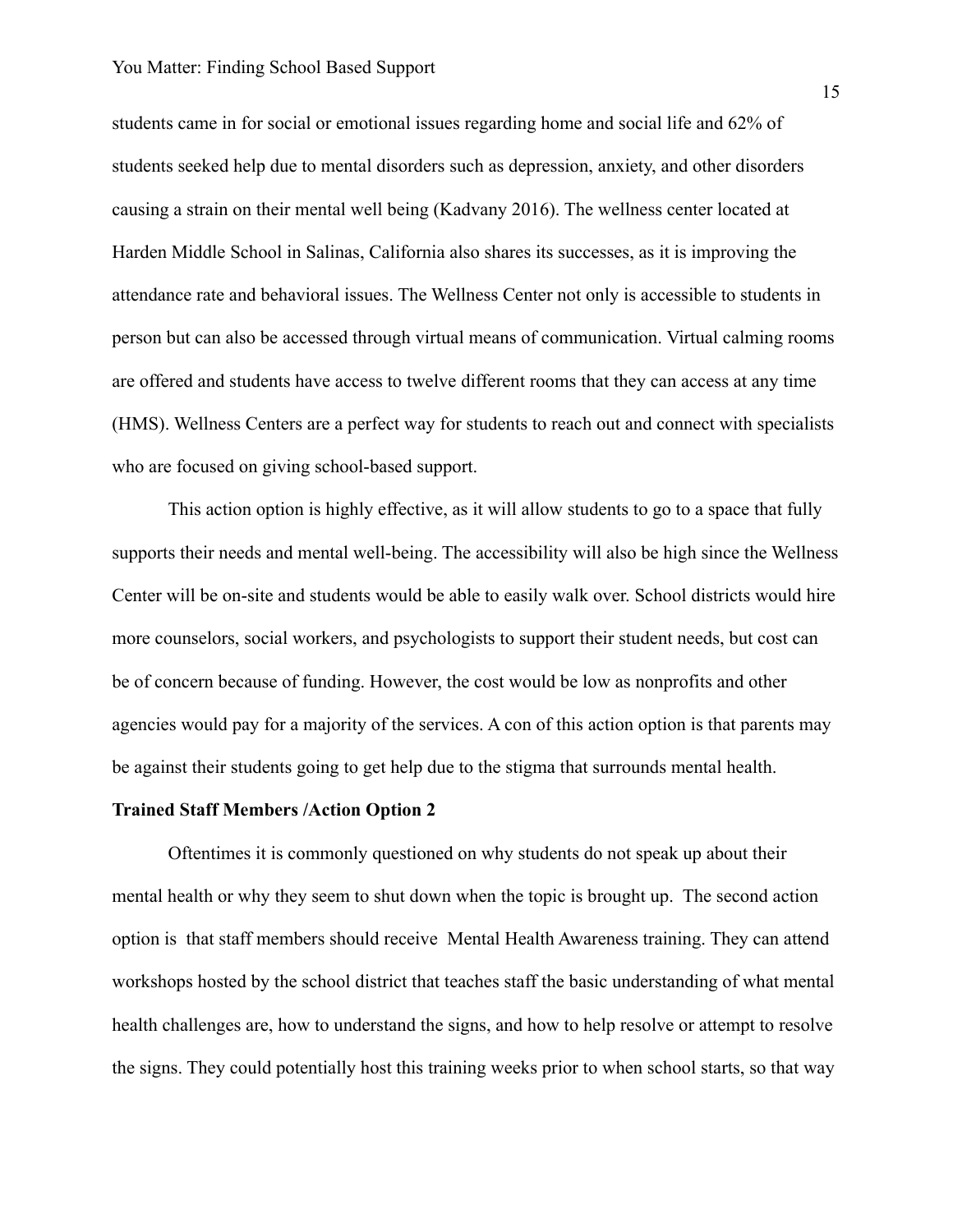they are capable of refreshing their understanding or even getting started with completing their required training. By having staff members trained in this specific field, it could provide great assistance to students who are constantly looking out for help but are afraid of reaching out because they fear that they have no reliable resource in tact. When reflecting on the effectiveness of this action option it is moderate because even though students do find comfort in speaking to some teachers, the student still may not even speak up about what they are going through.

Accessibility is no problem since the resources that the students would need are staff members. The survey data indicate that r students find comfort in reaching out to their teachers for these specific types of conversation. I do find that being there as some type of guidance is what most teachers sign up for because students oftentimes look up to their teachers most.tThe pros and cons of this option, there may be trouble if the staff member is not capable of helping the student who reached out or being able to keep composure when faced with their students mental well-being

#### **Assigning Mental Health Professionals /Action Option 3**

On-site mental health professionals are essential to creating and sustaining safe spaces for students. They are educated and trained to provide adequate resources and help students dealing with mental health challenges. Having a school-based mental health professional can help destigmatize the topic and make it safer for students to reach out. Moreover, it is effective in having a professional at school as it will be easily accessible for students who do not have the resources outside of school to speak to someone. Although there are already school counselors working in schools, hiring a therapist or a psychologist would benefit the students, as well as easing up on the caseloads that each counselor has.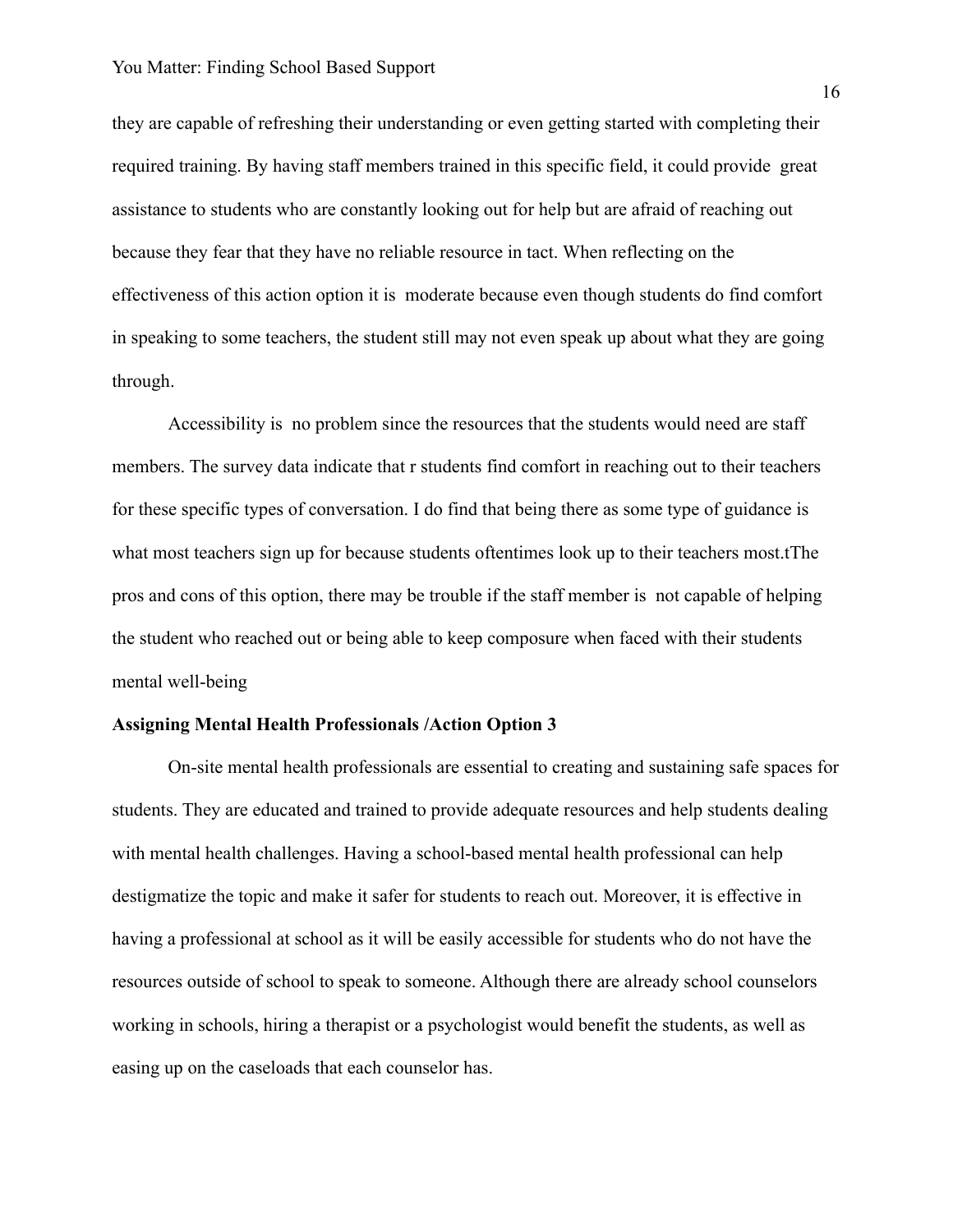This action is highly effective, as on-site mental health professionals are specifically tasked with helping students with mental health challenges and disorders. With the implementation of specialized mental health workers, students will benefit greatly. The accessibility may be moderate because it may not be easy to have a mental health professional at every school in the Monterey Peninsula due to the cost being high.

#### **Recommendation**

After thorough consideration of all three options, we recommend that schools implement wellness centers on campus as well as hire mental health professionals to help better assist their students' needs. Based on the data collected , there is confidence that these are the best solutions to help students better understand and cope with their mental health challenges. In the next sections concessions, limitations, and even potential negative outcomes will be addressed.

# **Concessions**

Though the two options of implementing a wellness center as well as hiring mental health professionals, the other option of training staff members should still be considered as it does itself have its own potential strengths if implemented. For example, this action option allows for more awareness of mental health challenges to take place as well as the school community representing that they care about their students because this option allows staff members to understand mental health challenges as well as being capable of pointing out the symptoms and knowing exactly how to help or provide guidance for their students. When having teachers train in this situation is that the classroom environment would change in a positive way rather than negatively (For Educators). By bringing more awareness as well as involving staff members more when it comes to this topic allows for more students to feel as if a safe space for them is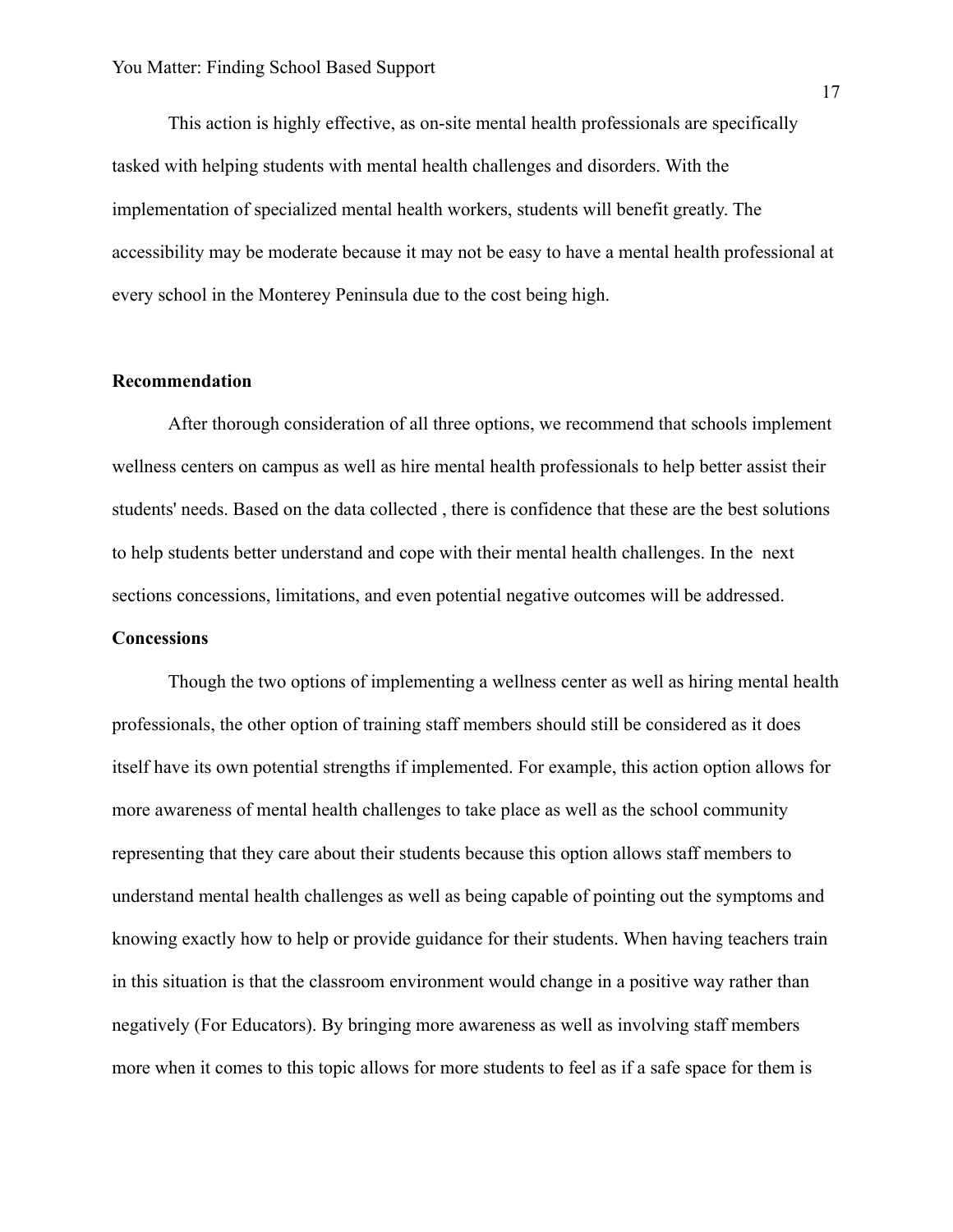implemented daily. If there is no significant change that takes place, this problem of mental health challenges within youth would still be present and still be considered a problem in today's society. Unlike the other two action options, the cost of this action option would be considered to be the cheapest option since it would only require the staff members to gain training from a certified individual who best represents this case on campus and can do so by teaching and providing the training that staff members need. Ultimately, it does not go unnoticed that though this is something we did not recommend,this is still something that we believe contains its own strengths.

#### **Limitations**

Although we chose the action options of implementing a wellness center and hiring a mental health professional to be on-site, there are still limitations that arise. For example, the focus of these action options are so that students have reliable and easily accessible resources to better help them understand and speak about the challenges that they are facing. It is quite unfortunate, but we are not guaranteeing that every student will be using the wellness center or even attempting to reach out to the mental health professionals. This ultimately means that even though the resources are there and they are professionally reliable, it does not mean that every student will consider using the resources that are being provided for them.

#### **Potential negative outcomes**

For both action options, there may be potential negative outcomes that should be considered. For instance, by hiring a mental health professional, the students may feel pressured or even intimidated because of this person's title . Along with that, students may feel discouraged or even embarrassed at even showing their face in the wellness center because they may fear potentially seeing their friends there.Moreover, the stigma that surrounds mental health may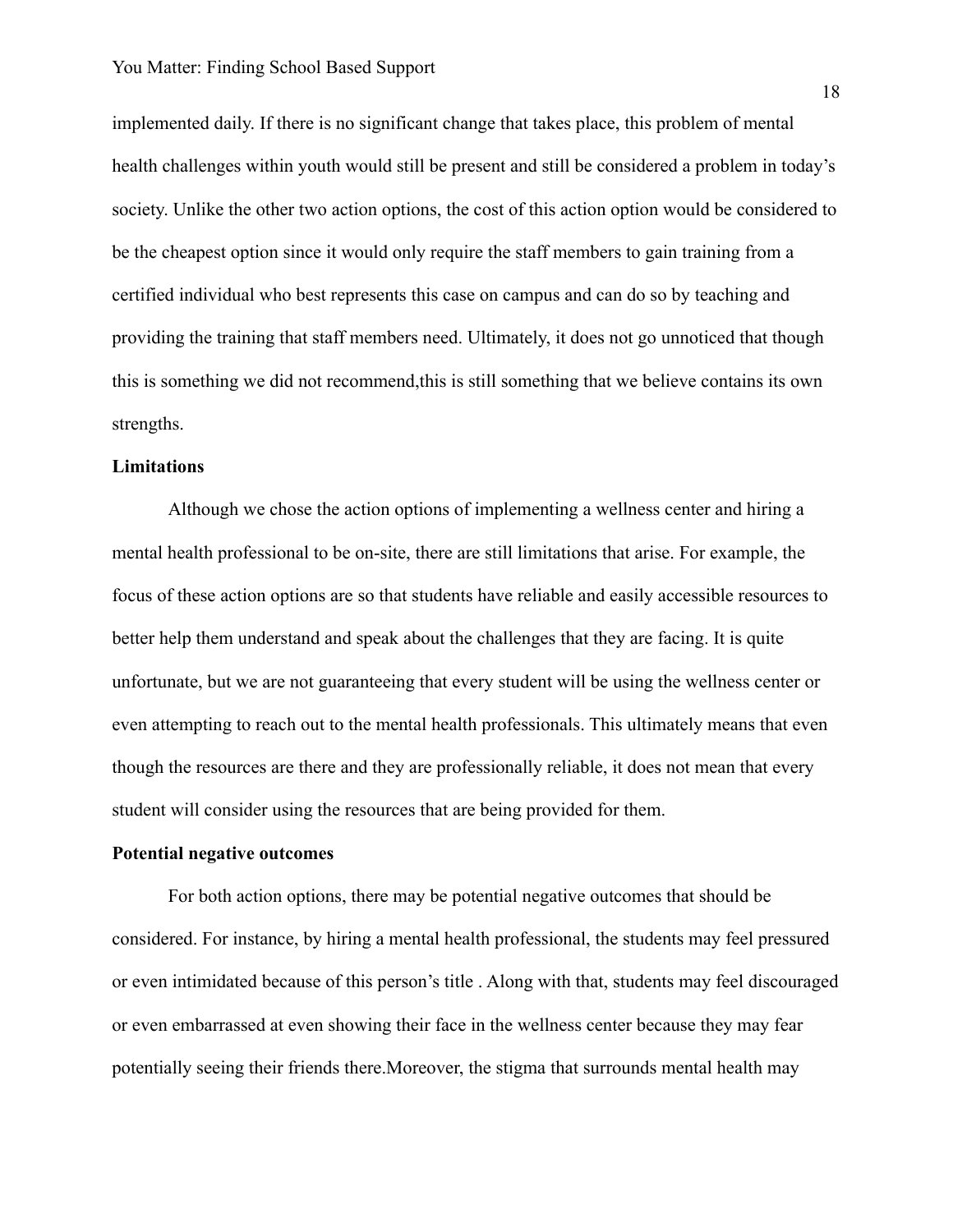make it more difficult for students to reach out and utilize the resources because of the negative connotation it has. There may also be a possibility that the wellness center and mental health professionals be let go due to the lack of students who are using their resources or if there is a cut in the program.

# **Conclusion**

Despite all of the limitations and potential negative outcomes, we still recommend implementing a wellness center, as well as hiring a mental health professional to help better support students' needs. These two action options contain the strongest reach of all three options due to the credibility of these resources being provided as well as how reliable these resources would be. Once students are comfortable with speaking up about their mental health as well as using these resources,they may refer these resources to others. If we want to effectively address the mental health challenges within the youth, then we need to start providing better resources along with listening to our students when needed. It is apparent that these two action options are superior and listed as the top two because these would be the best solutions moving forward.

#### **Action Documentation**

Mental health is a major topic of concern in the youth community. Middle school students are at high risk of developing mental health challenges. Often they do not get the support that they need because there are no resources that are accessible to them. Low self esteem, feelings of worthlessness, a loss of passion, and no motivation can lead to a more severe problem if they are continuously ignored. Therefore,finding school based support is essential in helping students get the proper support they need while dealing with mental health challenges.Three action option plans emerged after conducting research on correlating literature and collecting data from surveys and interviews. The survey results as well as the two interviews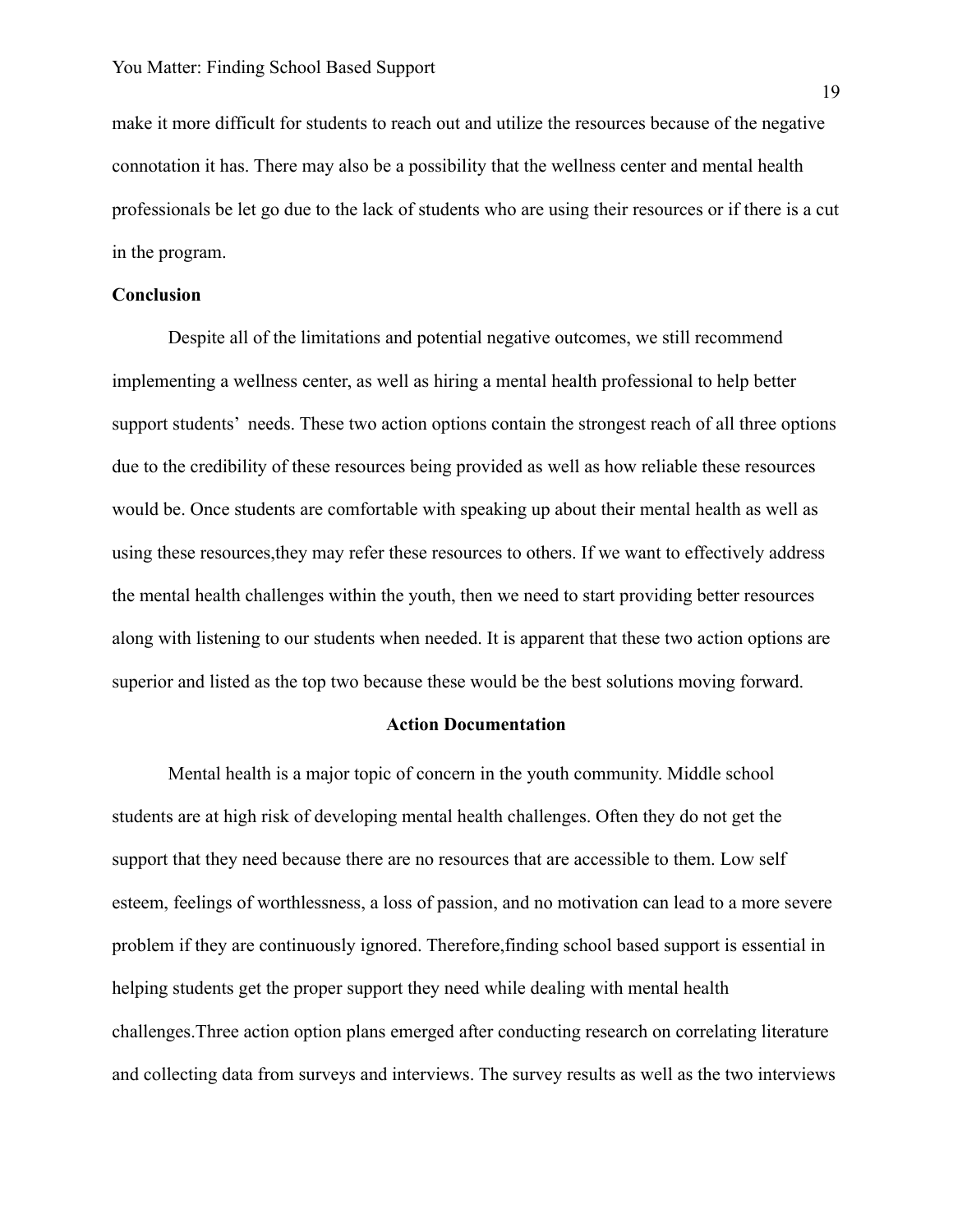with the stakeholders helped us in weighing out our action options. The first option is to implement wellness centers in the schools located in the Monterey Peninsula school district. The second option is to get better training for teachers to better equip them when dealing with students who may be dealing with mental health challenges. The third and final option is to hire a mental health professional that is on-site for the students as a way to better assist the students needs. The recommended action option is a combination of implementing wellness centers on campus as well as hiring mental health professionals to help better assist their students' needs. This action option was chosen based on the data collected from a survey, an interview with a school social worker, and scholarly studies on mental health.

The recommended action was suggested through an email that was written and addressed to the superintendent and assistant superintendent of a California unified school district. The emails explained that after intensive research, analysis of literature and the data collected from the survey and interviews, two action options emerged that state that schools should begin implementing wellness centers and hiring mental health professionals and having them on-site for more accessible support. Additionally the email explained what the issue was, the action options, and explained the importance of the action options.

Lastly, the emails thoroughly explained our Capstone Project and the formulated actions to address the issue at hand. It was explained that our action is only a suggestion and should be shared to others in hope of spreading awareness on mental health challenges in the youth and finding school based support. We did receive a response from the assistant superintendent and he directed us to someone who he believes can help with our action plans. Unfortunately, for the superintendent we have not received a reply regarding our email and recommended action plan.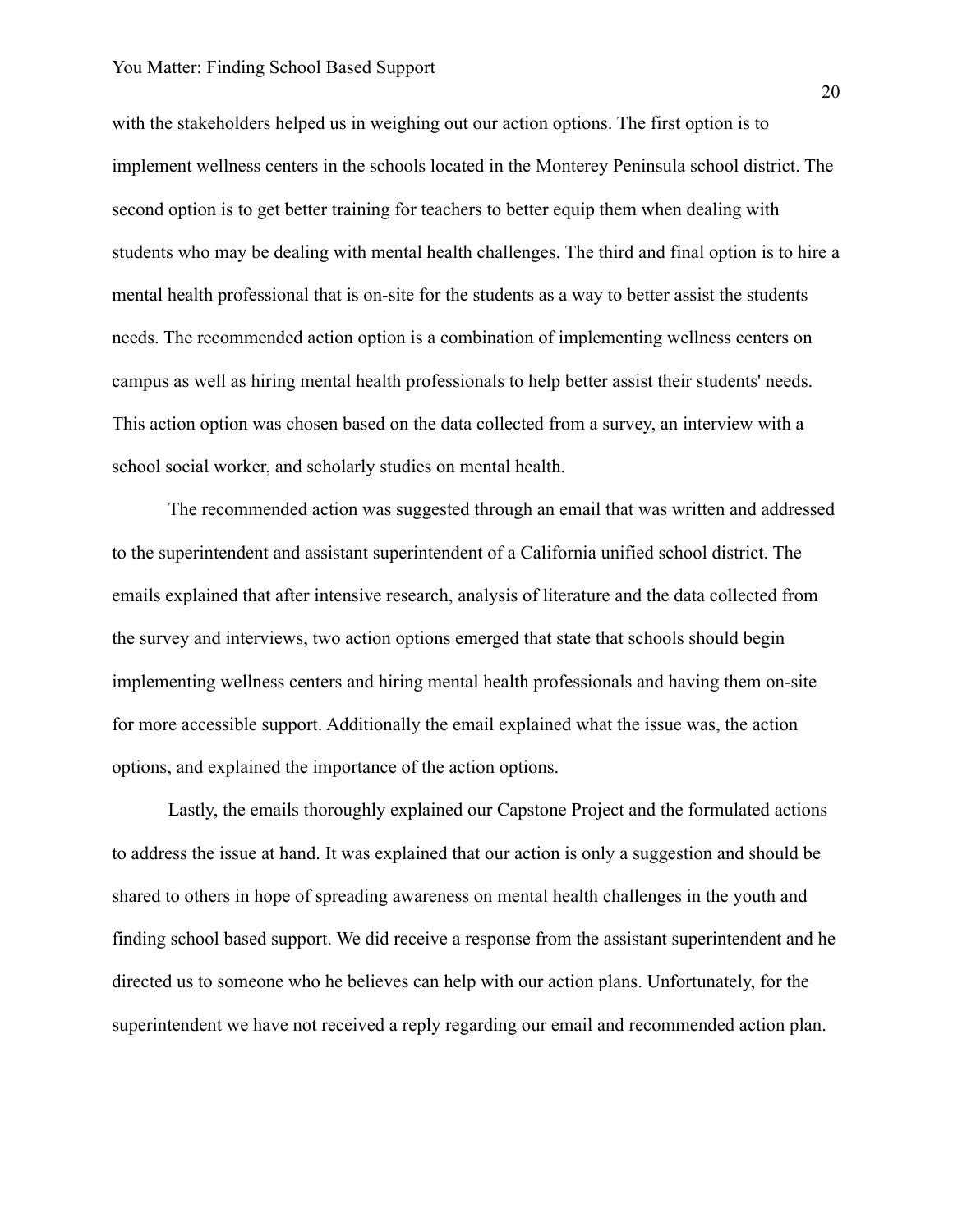

*Image 1.* A screenshot of an email sent to the assistant superintendent of the school district.

|                                                       | Melissa Machuca <mmachuca@csumb.edu></mmachuca@csumb.edu>                                                                                                                                                                                                                                                  | Text | ☆ |         |  |  |
|-------------------------------------------------------|------------------------------------------------------------------------------------------------------------------------------------------------------------------------------------------------------------------------------------------------------------------------------------------------------------|------|---|---------|--|--|
|                                                       | To whom it may concern,                                                                                                                                                                                                                                                                                    |      |   |         |  |  |
|                                                       | I first want to thank you for taking the time out of your day to read this email. Which contains information about two action plans that<br>need to be implemented within the school                                                                                                                       |      |   |         |  |  |
|                                                       | With that being our semester-long capstone at California State University, Monterey Bay has come to an end, but with new knowledge<br>and insight on the importance of Mental Health in the youth community. We have conducted research and interviewed stakeholders<br>with great knowledge on the topic. |      |   |         |  |  |
| The recommended action option is for schools to begin |                                                                                                                                                                                                                                                                                                            |      |   |         |  |  |
|                                                       |                                                                                                                                                                                                                                                                                                            |      |   |         |  |  |
|                                                       | s. This is where the l<br>make this come to fruition.                                                                                                                                                                                                                                                      |      |   | to help |  |  |
|                                                       |                                                                                                                                                                                                                                                                                                            |      |   |         |  |  |
|                                                       | Best regards,                                                                                                                                                                                                                                                                                              |      |   |         |  |  |
|                                                       | Melissa Machuca                                                                                                                                                                                                                                                                                            |      |   |         |  |  |
|                                                       | $\n  Bank\n$<br>$\rightarrow$ Equipped                                                                                                                                                                                                                                                                     |      |   |         |  |  |

*Image 2.* A screenshot of an email sent to the superintendent of a California unified school

district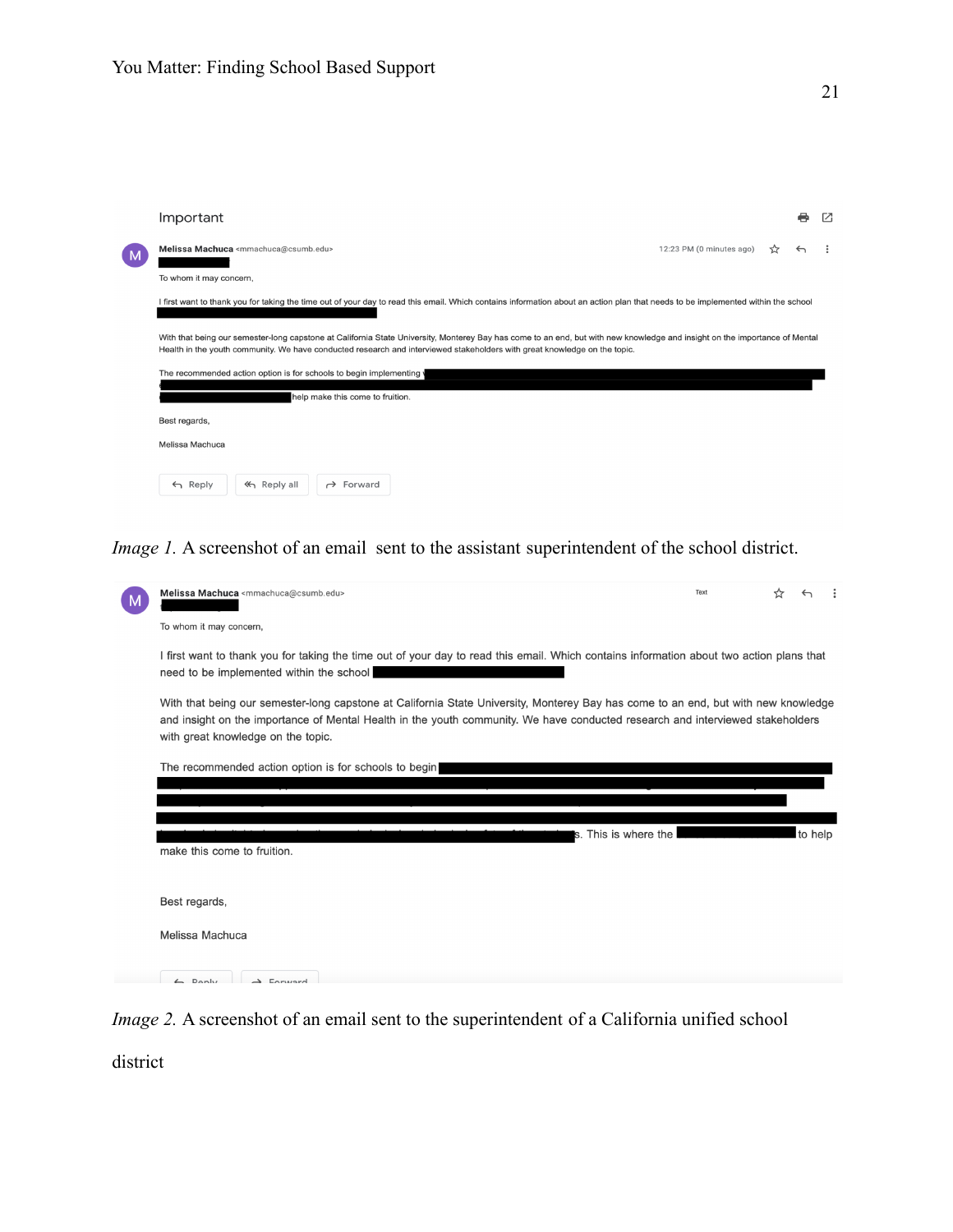After completing our research and collecting data, we were not surprised by how many middle school students felt unsupported by their school when it came to their mental well being. However, we did not expect to have 18 students take our survey; we thought we would only receive 3 to 5 back. So when we checked our data we were shocked by how many students took the time out of their day to take our survey to help us help them. Before we began our Capstone project, we wish we would have known how to manage our time more effectively to allow us to not feel so overwhelmed.

The critical next step after completing our Capstone project is to continue advocating for mental health in the youth and find them school-based support so they can finally begin their journey of healing. It is vital to remain informed about the severity of mental health and the harmful effects when they do not receive the help they need.

#### **Critical Reflection**

After completing my Capstone Project, I learned quite a few things about myself that I had not looked at before. It became clear that I needed to manage my time more effectively because I found myself overwhelmed most of the time. At the beginning of my Senior Capstone, I had no idea what to expect. I had several ideas of what I wanted my project to focus on. Yet, I could not find myself sticking to one idea until I remembered how a friend who took the Senior Capstone two years ago told me to write about something I am passionate about. So I did and was determined to focus on mental health in the youth and finding school-based support for the students. This stems from my own personal experiences with struggling with mental health and not having the resources to help me. My experience allowed me to actively engage on the topic and learn more about how middle school students are at a high risk of dealing with mental health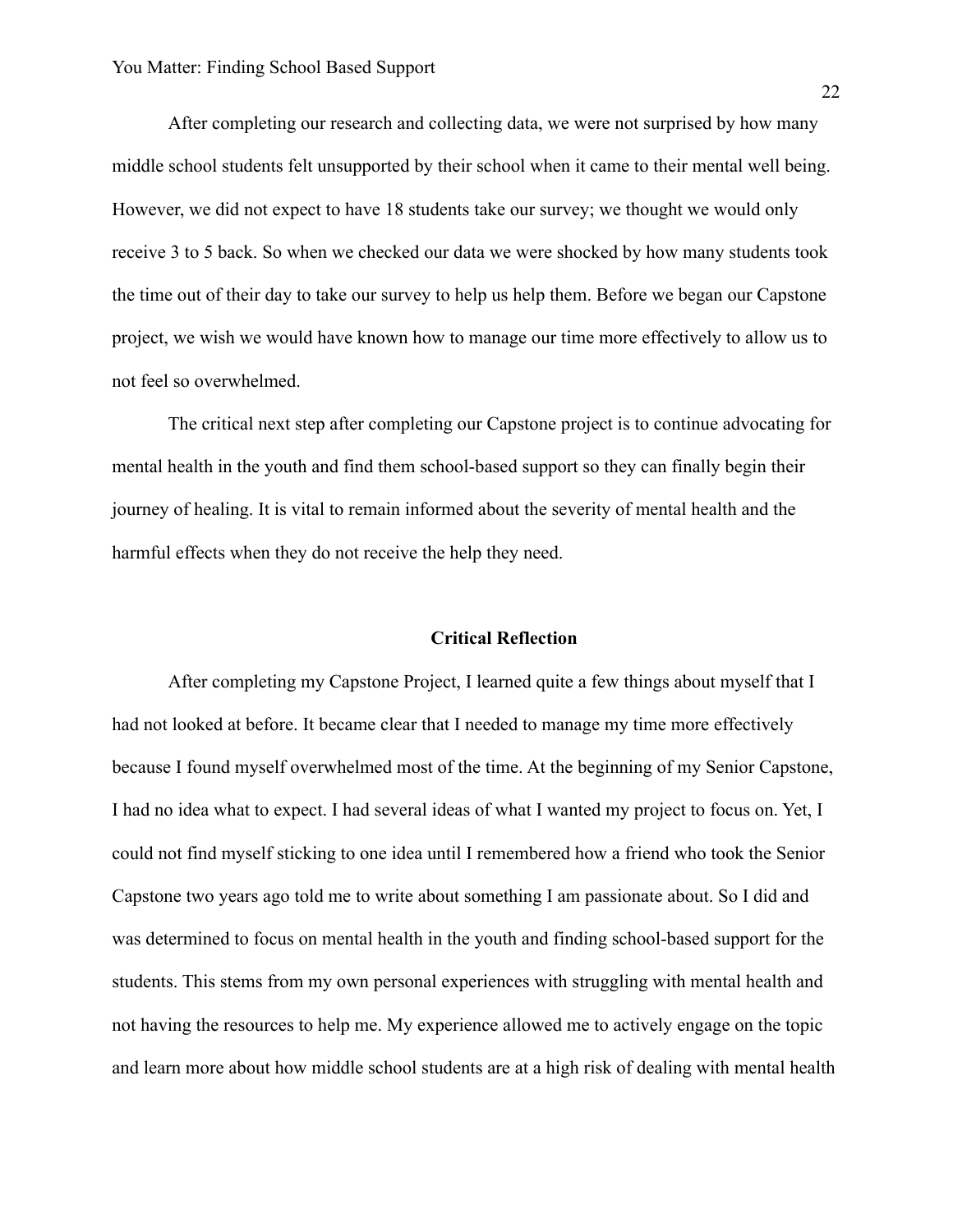challenges. As a future educator, it is my job to ensure that my students get the right resources to support them in their time of need. Unlike them, I never got the chance to speak out about my depression and anxiety until I was in college. I fear that if we do not find school-based support and bring awareness and advocate for mental health. The consequences may be irreversible.

During the project, I had difficulties with the stakeholders. It was challenging to gather data when the school backed out last minute. I was stressed and worried about what would happen if I could not find stakeholders, but I pulled through and got my data through the use of surveys, an AIMS presentation, and an interview with a school social worker.

Although I was stressed and overwhelmed throughout the entire project, I learned to persevere through the pain and suffering, to be able to advocate for mental health, and help spark a change. They are our future and I will dedicate my career to helping my students as we tackle the issue together. No longer will their mental health be neglected.

#### **Synthesis and Integration**

The Liberal Studies MLOs, required coursework, and Capstone Action Research Project at California State University, Monterey Bay have impacted me tremendously and my professional development. Although it was challenging at times, it has been the best two years of my life as a Liberal Studies undergraduate. To begin with MLO 1: Developing Educator, I feel that I have improved my thinking, writing, and critical speaking skills significantly as I completed my Action Research Project. The project gave me the opportunity to connect and speak with students whose mental well being is of utmost importance and gained insight on how they feel schools are supporting them. It also gave me the opportunity to speak with other professionals in the field. I have also gained quite a few skills that will further my growth as an educator who now has a better understanding of the school and the community. Additionally,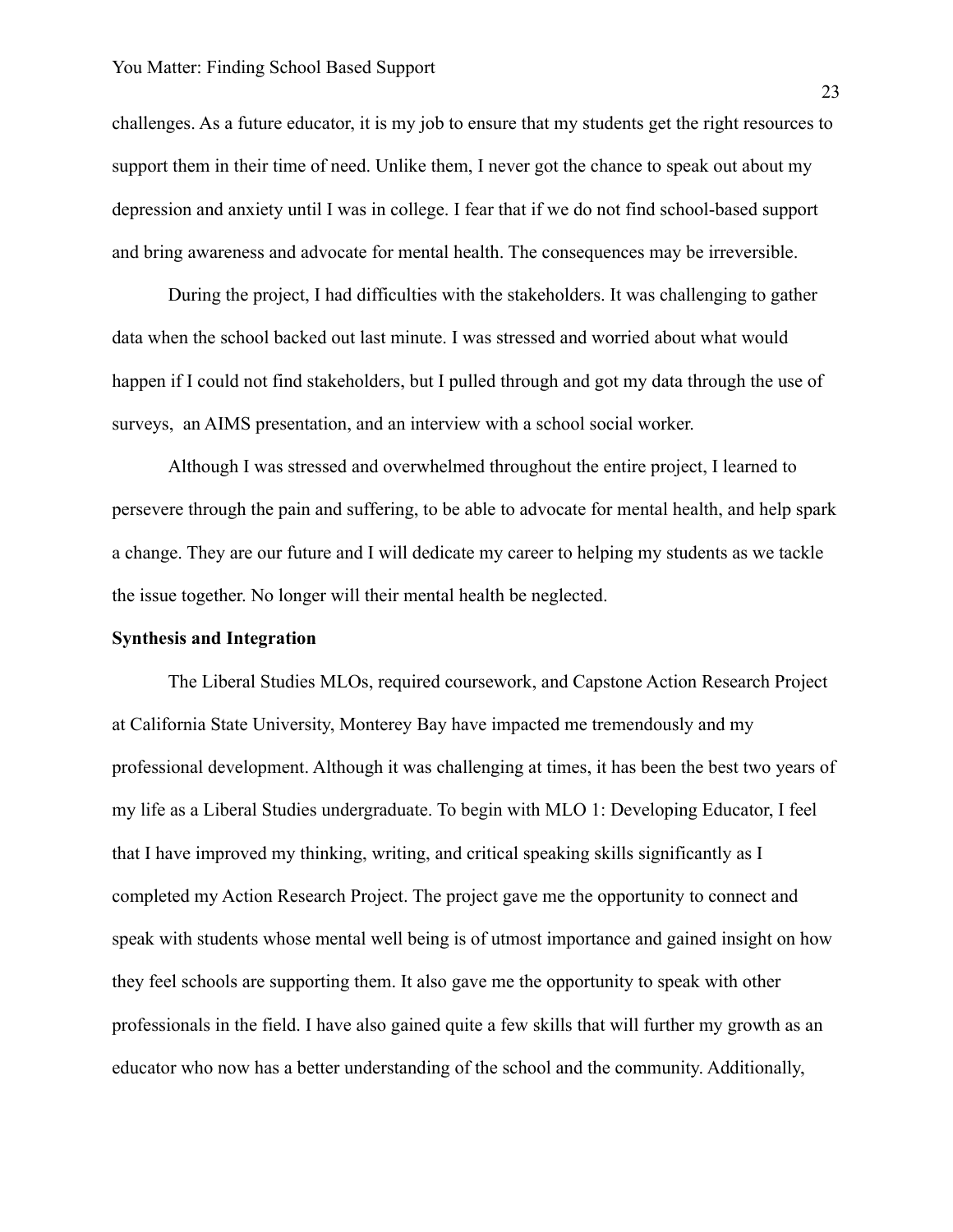with MLO 5: Subject Matter Generalist, I feel that I have demonstrated a greater level of competency in the subject area content and have completed a coherent in depth research project for successful practice in California public education.Allowing me to broaden my knowledge about mental health challenges in the youth community. As I move forward in my career as a future educator, it is necessary for me to continue advocating for mental health in the youth and help bring awareness to better assist my students. I will also use what I have learned as an undergraduate student to provide quality education for my students.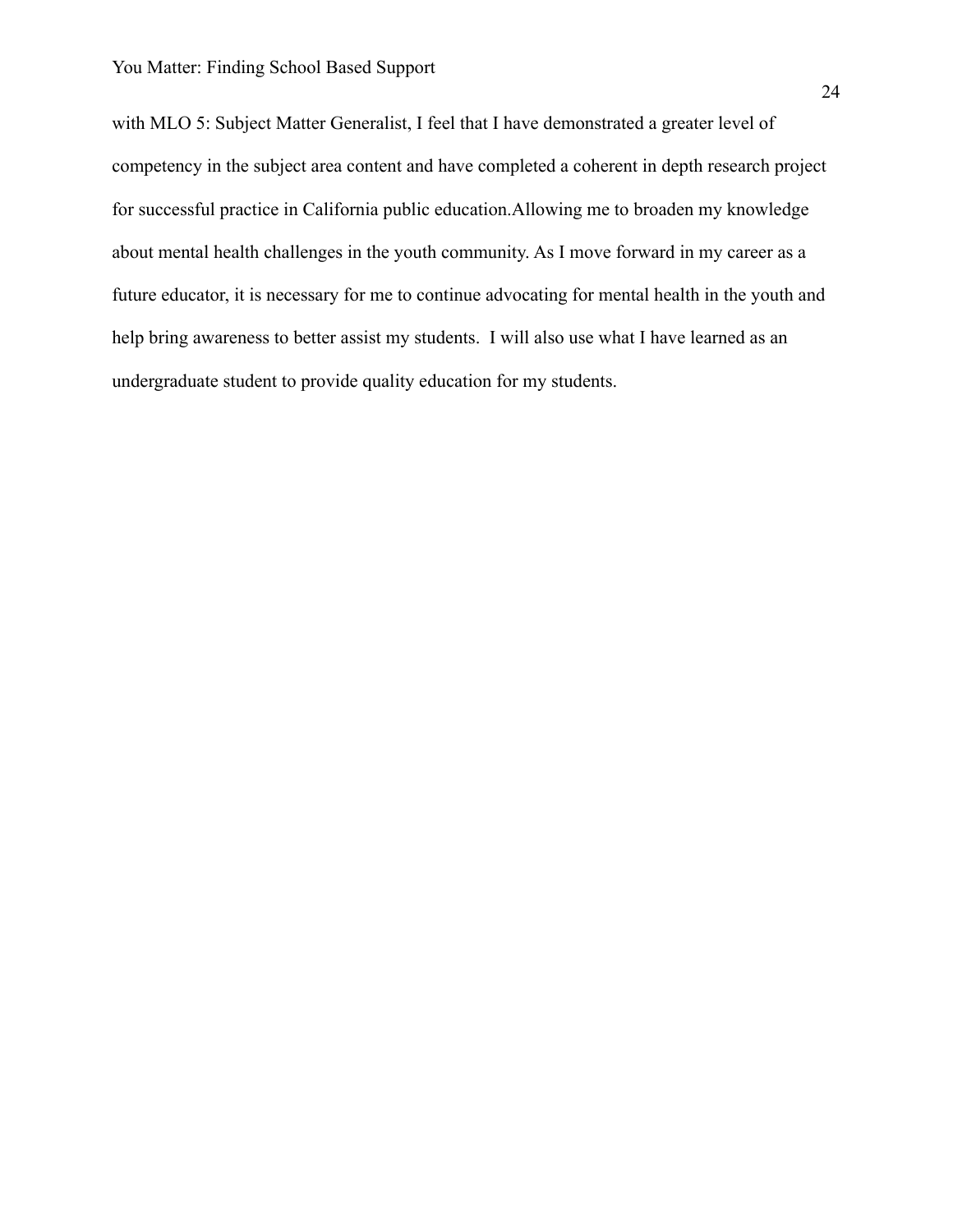#### **References**

- Advocacy for Mental Health. (2003). World Health Organization , 1–54. Retrieved from [https://www.who.int/mental\\_health/policy/services/1\\_advocacy\\_WEB\\_07.pdf](https://www.who.int/mental_health/policy/services/1_advocacy_WEB_07.pdf)
- Alicea, S., Pardo, G., Conover, K., Gopalan, G., & Mckay, M. (2011). Step-Up: Promoting Youth Mental Health and Development in Inner-City High Schools. Clinical Social Work Journal, 40(2), 175–186. doi: 10.1007/s10615-011-0344-3
- Center for Disease Control and Prevention. (2018). Learn About Mental Health CDC. https://www.cdc.gov/mentalhealth/learn/index.htm
- For educators. For Educators | MentalHealth.gov. (n.d.). Retrieved May 4, 2022, from https://www.mentalhealth.gov/talk/educators
- HMS Wellness Center. (n.d.). Retrieved May 4, 2022, from https://sites.google.com/salinasuhsd.org/hmswellnesscenter/the-den
- Howell, E., & McFeeters, J. (2008). Children's mental health care: Differences by race/ethnicity in urban/rural areas. *Journal of Health Care for the Poor and Underserved*, *19*(1), 237-247.
- Jones, C. (2020, December 9). *School 'Wellness Centers' could be an answer to soaring mental health needs in California*. EdSource. Retrieved May 4, 2022, from https://edsource.org/2020/school-wellness-centers-could-be-an-answer-to-soaring-mental -health-needs-in-california/644857
- Kataoka, S. H., Zhang, L., & Wells, K. B. (2002). Unmet need for mental health care among U.S. children: Variation by ethnicity and insurance status. *American Journal of Psychiatry*, *159*(9), 1548–1555. https://doi.org/10.1176/appi.ajp.159.9.1548